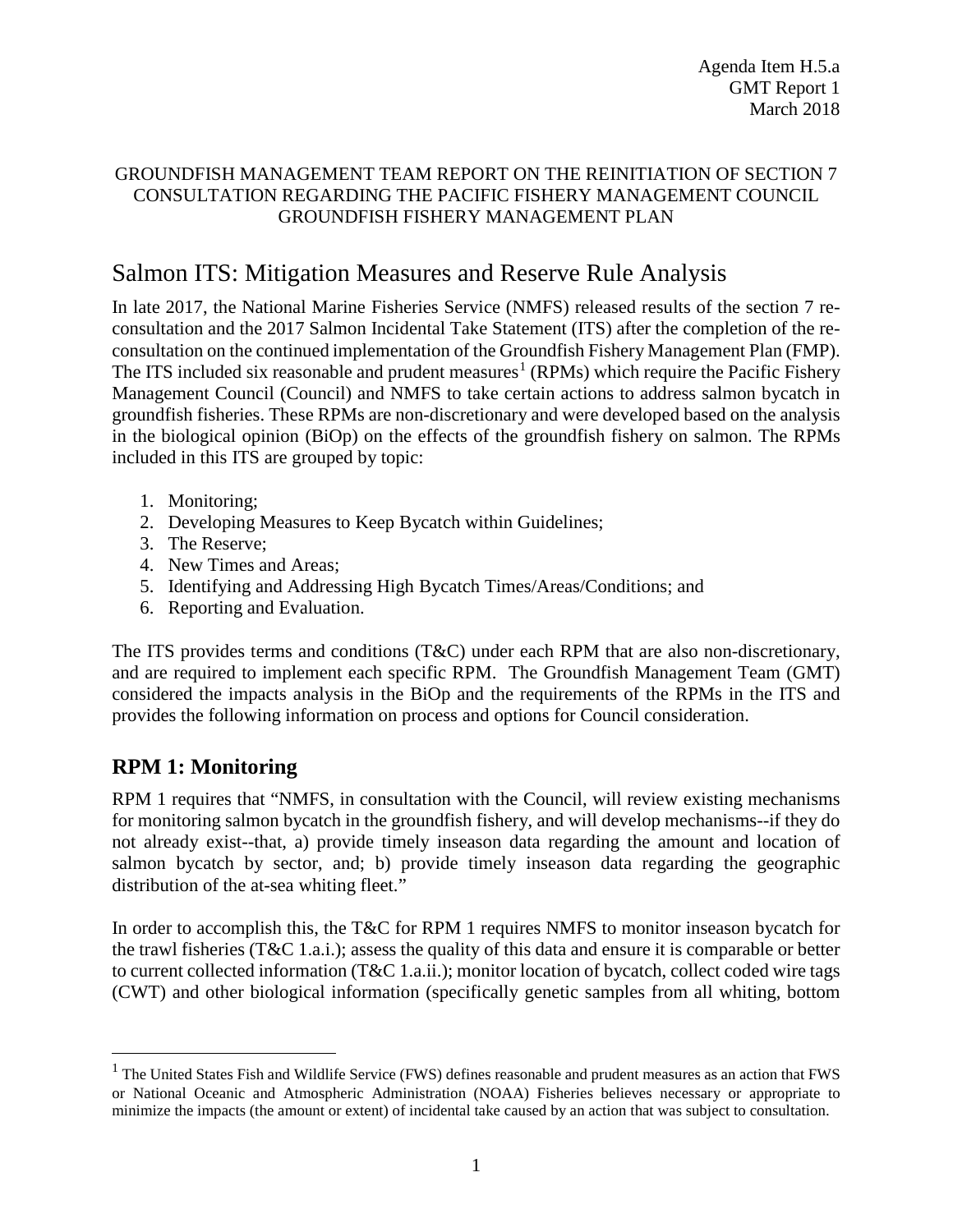trawl, and non-whiting midwater trawl fisheries; T&C 1.a.iii); and, track the distribution of fishing effort (T&C 1.a.iv).

The GMT evaluated the Council and NMFS' ability to track the amount, and location, of any salmon bycatch by the sectors (whiting and non-whiting) and sub-sector (at-sea, individual fishing quota (IFQ), recreational, etc.) defined in the ITS. In order to assess, on an ongoing basis, the inseason bycatch of salmon against the guidelines in the ITS and the likelihood of a sector, or subsector, exceeding the guideline, NMFS would need this information inseason and a method of projecting or accounting for catch. [Table 1](#page-2-0) below summarizes the timeliness and ability to project data inseason by sector and sub-sector.

Based on this evaluation, NMFS and the Council should be able to monitor salmon bycatch by species, area, and sector for the trawl fisheries on a weekly basis (T&C 1(a)(i)). Since the vast majority of historical bycatch has been from the trawl fisheries, the timely reporting of salmon bycatch in the trawl fishery should help ensure that inseason monitoring goals are met for all fisheries.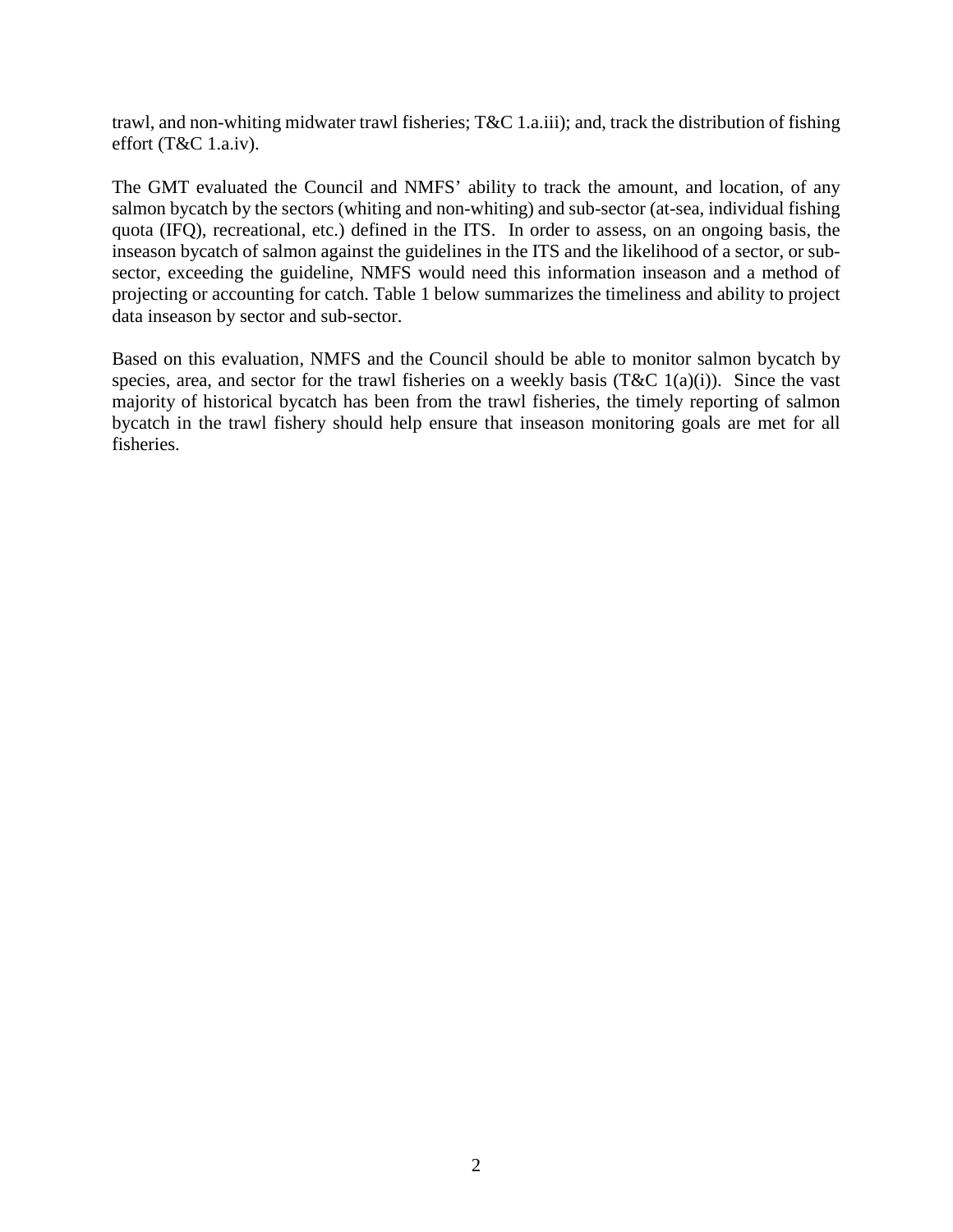**Table 1. Summary of Current Catch Reporting and Projection Methods for Salmon Bycatch.**

<span id="page-2-0"></span>

| <b>Sector</b>   | <b>Sub-Sector</b>                                                      | <b>Location Information</b><br><b>Reporting Time</b><br><b>Available</b>   |                                                                                                                                                                                      | <b>Biological</b><br><b>Information</b><br>Available c/                        | <b>Source</b>                                                                                                                                                       | <b>Model for</b><br><b>Projection?</b> |
|-----------------|------------------------------------------------------------------------|----------------------------------------------------------------------------|--------------------------------------------------------------------------------------------------------------------------------------------------------------------------------------|--------------------------------------------------------------------------------|---------------------------------------------------------------------------------------------------------------------------------------------------------------------|----------------------------------------|
|                 | At-Sea                                                                 | 24 hours                                                                   | Yes-coordinates of haul                                                                                                                                                              | Sex.<br>length/frequency,<br>CWT, adipose fin<br>presence, genetic<br>data d/  | <b>NORPAC</b>                                                                                                                                                       | Yes (bootstrap<br>or bycatch ratio)    |
| Whiting         | Shoreside                                                              | $\sim$ 24 hours or less                                                    | Yes- IFQ catch area at the<br>trip level within 24 hours.<br>Logbooks available within<br>$\sim$ 1 week. Haul-level<br>estimates of salmon catch<br>available the following<br>year. | Sex,<br>length/frequency,<br>CWT, adipose fin<br>presence, genetic<br>data d/. | Maximized<br>retention, salmon Yes (bycatch<br>landed on etix w/ ratio)<br>no value                                                                                 |                                        |
|                 | Tribal                                                                 | Weekly, automatic<br>notification if over 20<br>Chinook in a single<br>tow | Within U&A boundaries                                                                                                                                                                | Length frequency,<br>CWT, adipose fin<br>presence                              | <b>Tribes</b>                                                                                                                                                       | No                                     |
| Non-<br>Whiting | Midwater/Bottom<br>trawl                                               | $\sim$ 24 hours or less                                                    | Yes- IFQ catch area at the<br>trip level within 24 hours.<br>Logbooks available within<br>$\sim$ 1 week. Haul-level<br>estimates of salmon catch<br>available the following<br>year. | Sex,<br>length/frequency,<br>CWT, adipose fin<br>presence, genetic<br>data.    | <b>EM</b> vessels:<br>Report salmon<br>landed on etix<br>w/no value.<br>Observed vessels ratio)<br>that sort at sea:<br><b>Report to PacFIN</b><br>within 24 hours. | Yes (bycatch                           |
|                 | WA, OR, CA<br>recreational<br>bottomfish during<br>open salmon seasons | thresholds. See Table 2-53 from BiOP/ITS.                                  | Impacts are accounted for in pre-season salmon modeling and do not have to be attributed to non-whiting                                                                              |                                                                                |                                                                                                                                                                     |                                        |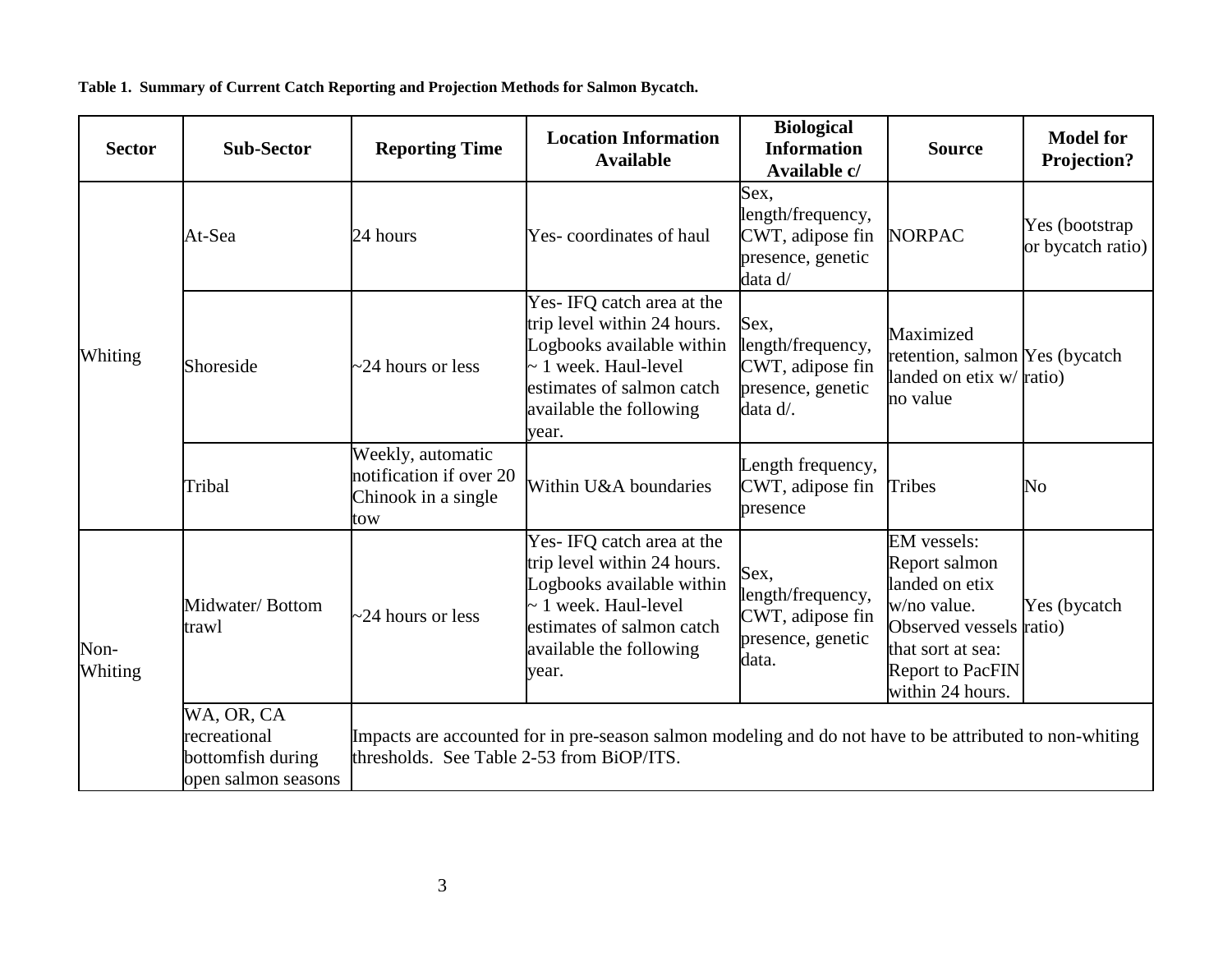| <b>Sector</b> | <b>Sub-Sector</b>                                                                | <b>Reporting Time</b>                        | <b>Location Information</b><br><b>Available</b>                                                         | <b>Biological</b><br><b>Information</b><br>Available c/                     | <b>Source</b>                 | <b>Model for</b><br>Projection?        |
|---------------|----------------------------------------------------------------------------------|----------------------------------------------|---------------------------------------------------------------------------------------------------------|-----------------------------------------------------------------------------|-------------------------------|----------------------------------------|
|               | <b>WA</b> recreational<br>bottomfish outside<br>salmon season a/                 | One month lag                                | By marine catch area.                                                                                   | Retention<br>prohibited                                                     | <b>WDFW</b><br>Not on RecFIN  | Not available,<br>but minor<br>impacts |
|               | OR rec. longleader<br>(any month) and<br>bottomfish outside<br>salmon seasons a/ | Preliminary 1 week<br>lag, final 1 month lag | By broad grid of catch<br>location.                                                                     | Retention<br>prohibited                                                     | <b>ODFW</b><br>Not on RecFIN  | Not available,<br>but minor<br>impacts |
|               | California rec.<br>bottomfish outside<br>salmon season b/                        | but minor impacts.                           | Currently, no existing reporting structure to analyze salmon bycatch rec data outside of salmon season, |                                                                             |                               |                                        |
|               | Non-<br>Nearshore                                                                | of following year                            | Not available until fall Only for select observed<br>hauls                                              | Sex,<br>length/frequency,<br>CWT, adipose fin<br>presence, genetic<br>data. | <b>WCGOP Salmon</b><br>Report | Not available,<br>but minor<br>impacts |
|               | Nearshore<br>of following year                                                   |                                              | Not available until fall Only for select observed<br>hauls                                              | Sex,<br>length/frequency,<br>CWT, adipose fin<br>presence, genetic<br>data. | <b>WCGOP Salmon</b><br>Report | Not available,<br>but minor<br>impacts |

a/ From "bottomfish" trip types only based on following formula: Landed + Discarded x DMR (16% barbless, 30% barbed) + "drop-off" mortality for fish that shake hook before being caught (5% x landed)

b/ From "bottomfish" trip types only based on following formula: Landed + Discarded x DMR (59% J-hook) + 5% "drop-off" all catch

c/ Per T&C 1(a)(iii)(c), salmon taken as bycatch should be sampled for stock composition, coded wire tags, and other biological information including age, sex and size,. For all trawl fisheries, this includes taking genetic samples from the bycatch.

d/ Shoreside and At-sea Whiting take genetic samples from Chinook salmon only.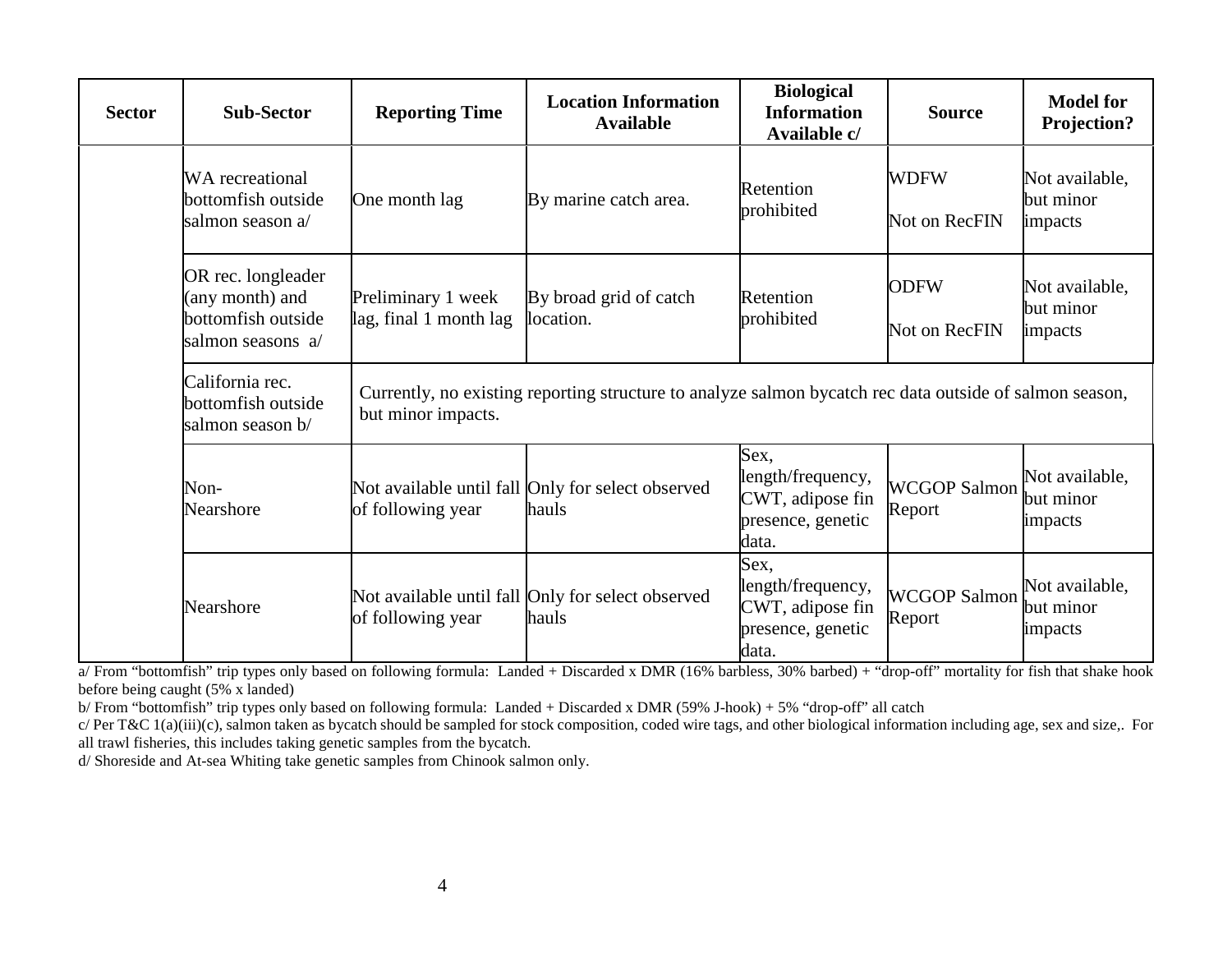# **RPM 2: Developing Measures to Keep Bycatch within Guidelines**

RPM 2 requires that "The Council and NMFS will review existing regulatory mechanisms for reducing salmon bycatch and will revise these mechanisms or develop and implement new mechanisms to ensure that, should inseason data show the annual coastwide bycatch will exceed 11,000 Chinook or 474 coho for the whiting sector or 5,500 Chinook or 560 coho for the nonwhiting sector, NMFS and the PFMC will take timely and effective inseason action to avoid an exceedance of these bycatch thresholds."

The T&Cs under RPM 2 require a range of responses from both the Council and NMFS. In our review and subsequent discussion, the GMT focused on T&C 2.a., which requires the Council to review existing mechanisms for avoiding or reducing bycatch inseason through the 2019-2020 biennial harvest specifications and management measures process. The GMT also provides some analysis on potential management measures that may be needed to keep sectors from exceeding their bycatch guidelines (T&C 2.b.). Specifically, the Council recommended that the GMT analyze the use of Bycatch Reduction Areas (BRAs) within the 2019-2020 biennial process for salmon bycatch reduction in the non-whiting mid-water trawl fishery. While preparing the analysis of BRAs, the GMT found some background information in the environmental assessment for the 2015 midwater clean-up rule on their development and historical use that seems pertinent to the Council's request.

The 2009-2010 harvest specifications and management measures implemented bycatch limits for overfished species and BRAs for the whiting sector. However, these bycatch limits were removed from regulation with implementation of trawl rationalization. Since implementation of the trawl IFQ program, the authority to close the Pacific whiting sector of the Shorebased IFQ fishery through an automatic action has been removed, and the use of the BRAs has been modified such that they are now considered to be a type of groundfish conservation area (50 CFR 660.11). Like rockfish conservations areas, the BRAs are areas closed to fishing by particular gear types, bounded by lines approximating particular depth contours (50 CFR 660.11). Regulations at 50 CFR 660.55 (c)(3)(i) continue to allow BRAs to be implemented through automatic action, but they can also be implemented through routine inseason action. Because BRAs had not previously been considered for use as a mitigation tool for salmon bycatch, there is no analysis to support their use in this way.

Below, the GMT reviews by sector (whiting and non-whiting) the current mitigation measures available for avoiding or reducing salmon bycatch, whether these measures are adequate for addressing salmon bycatch concerns inseason, and the potential need for additional mitigation measures. The primary emphasis is geared toward Chinook salmon, although considerations for coho salmon are also presented below.

## **Whiting**

The whiting fisheries have historically stayed below the 11,000 Chinook salmon bycatch threshold, as overages would have occurred only twice in the past 16 years [\(Table 2\)](#page-5-0). Therefore, based on historical performance, there may be an infrequent need for inseason adoption of depth or area restrictions to stay within the whiting threshold. Furthermore, since 2002 (the start of the West Coast Groundfish Observer Program, WCGOP), the whiting fisheries have never exceeded the maximum of the combined salmon bycatch threshold (11,000 Chinook salmon) and the reserve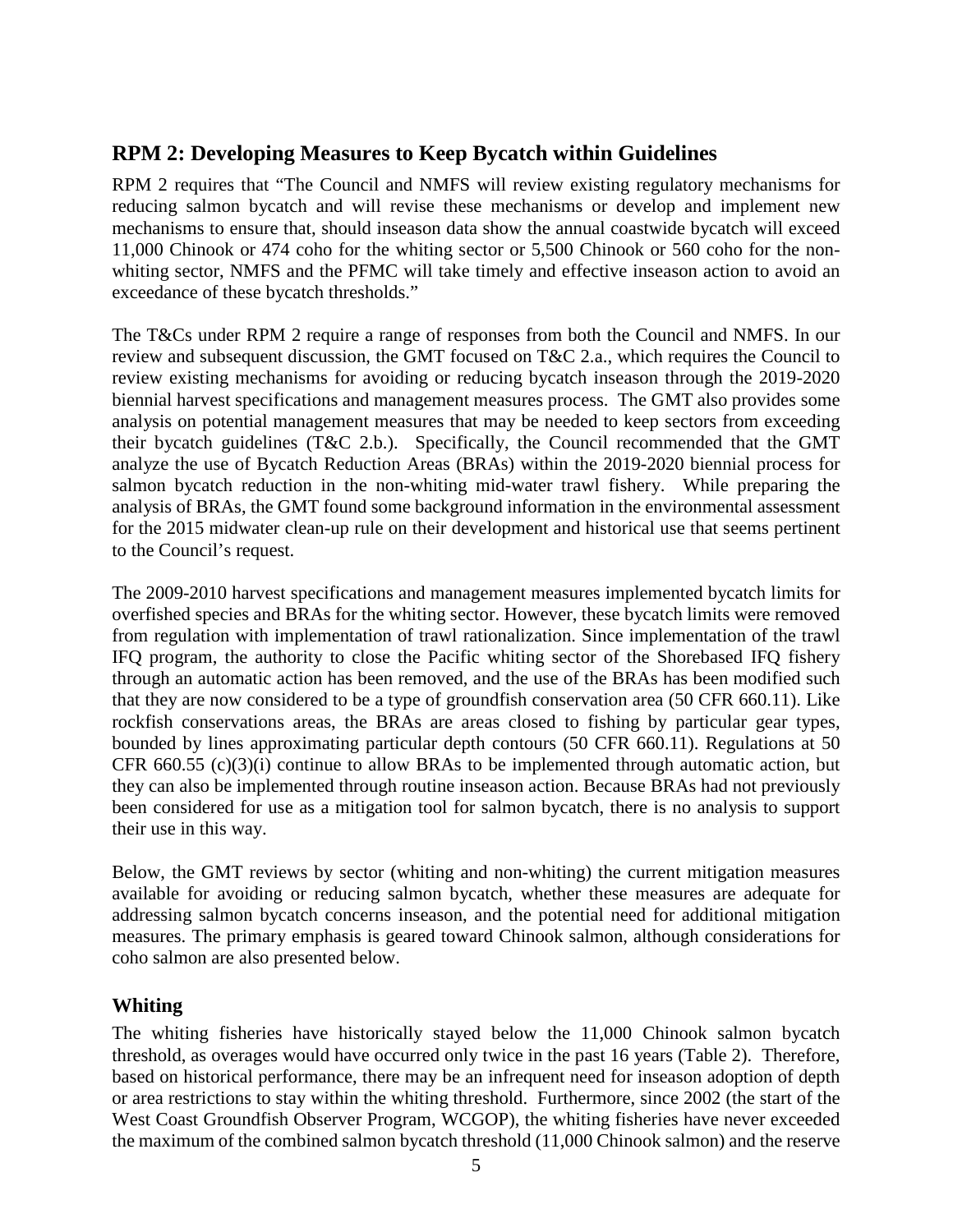amount (3,500 Chinook salmon) established in the 2017 ITS. However, they did come close in 2014, with a total of 14,393 Chinook salmon taken by all whiting sub-sectors [\(Table 2\)](#page-5-0).

| <b>Sector</b>      | 2002  | 2003  | 2004                          |                         | 2005 2006 | 2007            | 2008 | 2009  | <b>2010</b> | 2011 | 2012              | 2013  | 2014                                                                                                                    | 2015 | 2016 | 2017  |
|--------------------|-------|-------|-------------------------------|-------------------------|-----------|-----------------|------|-------|-------------|------|-------------------|-------|-------------------------------------------------------------------------------------------------------------------------|------|------|-------|
| At-sea             | 1,679 | 2.648 | 805                           | $3,963$   1,209   1,321 |           |                 | 722  | 319   | 714         |      | 3,990 4,232 3,737 |       | 6,685 1,808 3,051 3,769                                                                                                 |      |      |       |
| Shorebased         | 1.062 | 425   |                               | 4,206 4,018             |           | 839 2.462 1.962 |      | 378   |             |      |                   |       | $\left  2,997 \right  3,727 \left  2,333 \right  1,313 \left  7,554 \right  2,424 \right $                              |      | 733  | 1.394 |
| Tribal             | 1.018 |       | 3,439 3,740 3,985 1,940 2,404 |                         |           |                 | 697  | 2,147 | 678         | 906  | 17                | 1.025 | 154                                                                                                                     |      | 200  | 577   |
| Total              | 3.759 |       |                               |                         |           |                 |      |       |             |      |                   |       | 6,512   8,751   11,966   3,988   6,187   3,381   2,844   4,389   8,623   6,582   6,075   14,393   4,233   3,984   5,740 |      |      |       |
| % 11k<br>threshold | 34%   | 59%   | 80%                           | 109%                    | 36%       | 56%             | 31%  | 26%   | 40%         | 78%  | 60%               | 55%   | 131%                                                                                                                    | 38%  | 36%  | 52%   |

<span id="page-5-0"></span>**Table 2. Bycatch of Chinook salmon (#) by year for the whiting fisheries in relation to the 11,000 Chinook threshold for the whiting sector.** 

Currently, one mitigation measure is available in Federal regulations which specifically helps reduce and avoid Chinook salmon bycatch by the whiting sector, known as the Ocean Salmon Conservation Zone (OSCZ). The OSCZ consists of all waters shoreward of a boundary line approximating the 100 fathom (183 m) depth contour. When triggered, the OSCZ is closed to fishing for the whiting fleet. This closure is implemented coastwide through automatic action when NMFS projects the Pacific whiting fishery may take in excess of 11,000 Chinook salmon within a calendar year (50 CFR 660.131(c)(3)).

An additional automatic authority exists in regulation, which requires NMFS to implement area closures via BRAs through automatic action to respond to concerns over high bycatch of nonwhiting groundfish in the whiting sector. These area closures are triggered automatically when NMFS projects that the Pacific whiting sector will exceed a non-whiting groundfish allocation before attaining its whiting allocation (§ 660.130(e)(6)). As described above,it may also be implemented as a routine action for vessels using midwater groundfish trawl gear during the Pacific whiting primary season (§  $660.60(c)(3)$ ). BRAs are currently available in regulation at 75, 100, or 150 fathom depth contours, and close the area shoreward of that depth contour.

In November 2017, the Council recommended an analysis of the efficacy of the OSCZ and its use over the past several years. The Council also recommended that BRAs be analyzed for use in mitigating salmon bycatch thresholds in the ITS and that the analysis include the potential addition of a depth contour of 200 fathoms [\(Agenda F.9., Preliminary Draft Council Motions, November](https://www.pcouncil.org/wp-content/uploads/2017/11/F9_CouncilAction_November2017_.pdf)  [2017,](https://www.pcouncil.org/wp-content/uploads/2017/11/F9_CouncilAction_November2017_.pdf) [Agenda Item F.9.a, Supplemental GMT Report 4, November 2017\)](https://www.pcouncil.org/wp-content/uploads/2017/11/F9a_Sup_GMT_Rpt4_NOV2017BB.pdf).

To gauge whether coastwide depth band closures could be effective in reducing Chinook salmon bycatch, the GMT analyzed historical Chinook salmon bycatch and fishing effort data for the nontribal whiting sectors (at-sea and shoreside) by depth and area. [Figure 1](#page-6-0) shows the bycatch rate of Chinook salmon (number/mt whiting) and the effort by month and depth for the at-sea fleets (2011- 2017) and the shoreside fleet (2011-2016). The actual bycatch amounts, bycatch rates, and effort information is included in the Appendix (Tables A1-A6 for at-sea, Tables A7-A10 for shoreside whiting, Tables A11-A12 for shoreside non-whiting mid-water).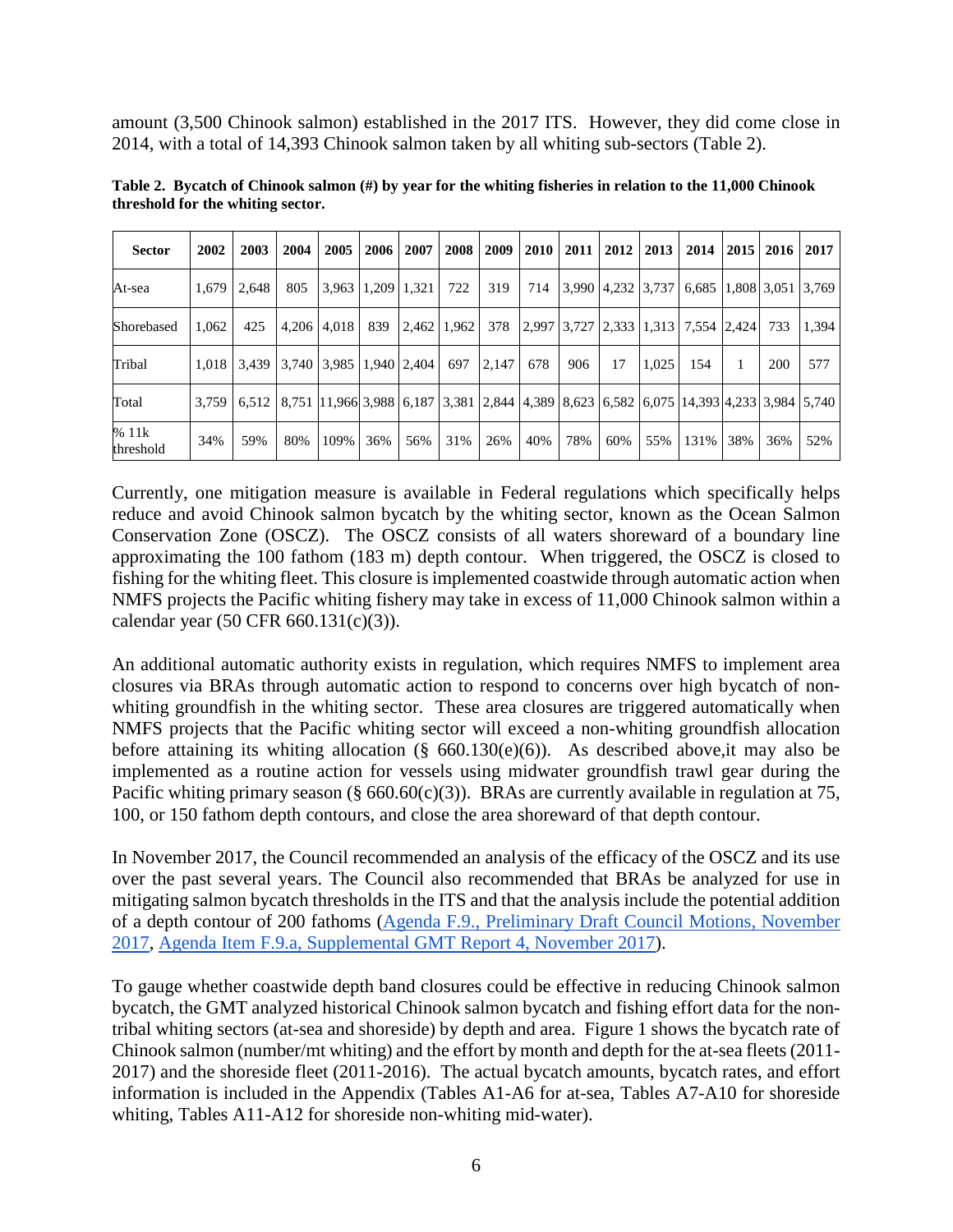This analysis considers effort in conjunction with bycatch rates, to ensure that the closure of an area would impact overall salmon bycatch. For example, closing an area with a high bycatch rate but low effort would likely not adequately curtail salmon bycatch coastwide. At the same time, preserving heavily fished depths with low or modest bycatch rates would be essential to minimize disruptions to the groundfish fishery sectors. In order to better visualize the bycatch rates and effort metrics simultaneously, [Figure 1](#page-6-0) synthesizes and displays the data from the separate tables in the Appendix and allows for comparisons both in relation to each other, as well as amongst sectors (at-sea vs shoreside).



<span id="page-6-0"></span>**Figure 1. Relative bycatch rates (# Chinook salmon/ mt whiting) and effort (% of hauls) for the whiting fisheries by month and depth. A comparison of bycatch rates and effort amongst sectors is possible because both sectors use the same units and scale.** 

[Figure 1](#page-6-0) and all other figures in this section should be viewed with a few caveats in mind. First, depth for the at-sea sector reflects the average bottom depth of a haul in fathoms, which is ideal for evaluating depth closures, as they are based on bottom depth. In contrast, only depth of fishing is recorded for shoreside hauls, which can therefore lead to bias when evaluating depth restrictions based on bottom depth since they fish off the bottom. In other words, the bottom depths where shoreside fishing occurs are likely deeper than the fishing depths shown in [Figure 1.](#page-6-0) Spatial analysis may be needed to determine if any correction for bias (e.g., adding x fathoms to account for depth off bottom) would be needed to fully evaluate impacts of depth restrictions.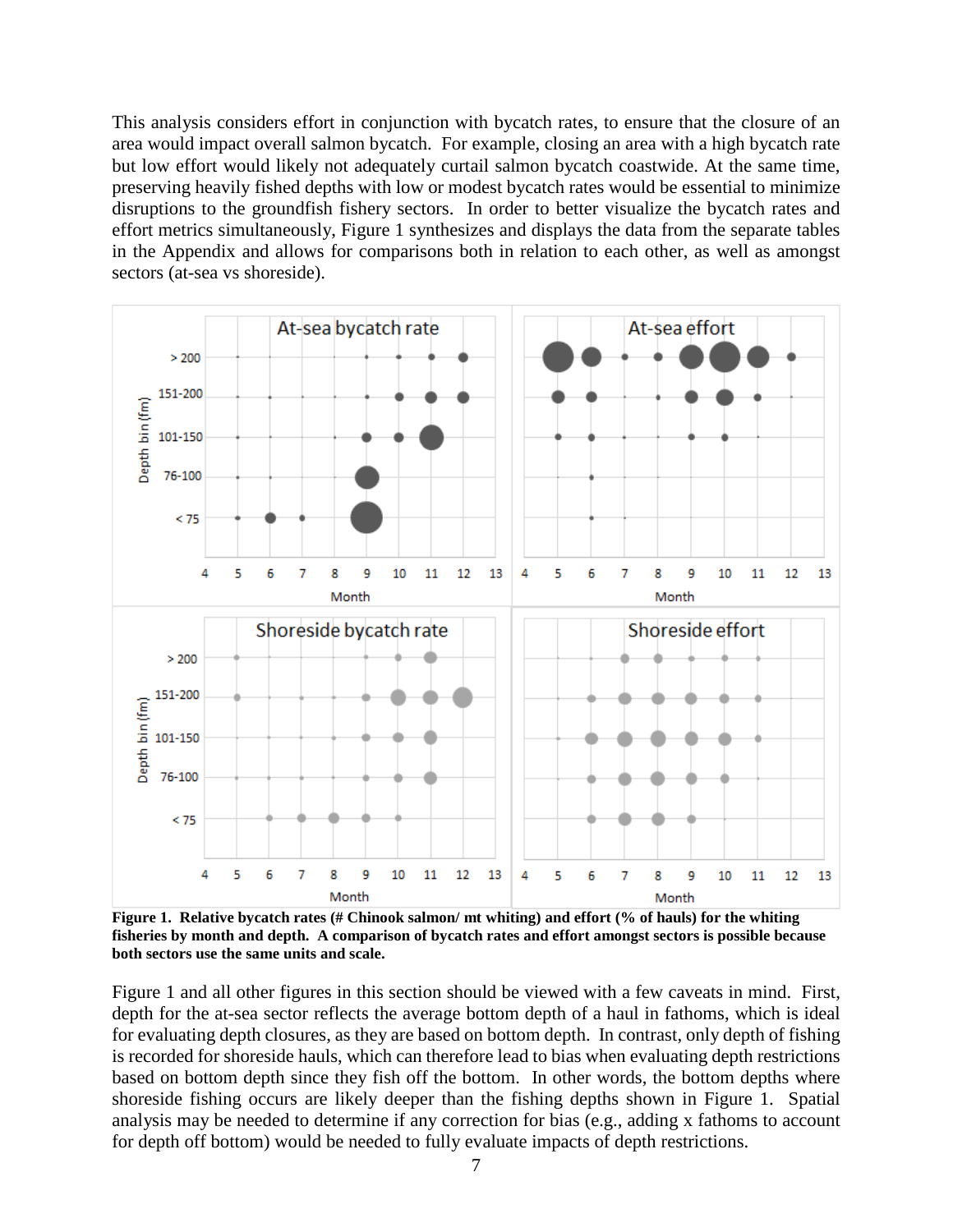A second caveat is that haul-level data is available at a finer scale for the at-sea sector compared to the shoreside sector. Landings and discards are sorted and recorded at the haul-level for the atsea sector, while the shoreside sector does not sort at-sea while operating under maximized retention. Trip-level totals from fish tickets therefore must be used in conjunction with haul-level logbook estimates to approximate true haul-level landings (including salmon).

If the Council chose to develop BRAs for salmon mitigation, they could be implemented at any latitudinal break that exists in regulation. Therefore, the GMT also analyzed historical bycatch data by depth and latitude to determine if regional BRAs could be more effective than coastwide depth restrictions. The GMT used the same latitude breaks used in the annual salmon bycatch report produced by NMFS. The most recent version is available at [Agenda Item I.1.a, NMFS](http://www.pcouncil.org/wp-content/uploads/2017/02/I1a_NMFS_Rpt2_Bycatch_Summary_FinalPublicVersion_2016Updated_Mar2017BB.pdf)  [Report 2, March](http://www.pcouncil.org/wp-content/uploads/2017/02/I1a_NMFS_Rpt2_Bycatch_Summary_FinalPublicVersion_2016Updated_Mar2017BB.pdf) 2017. These particular latitude lines and regions were used as an example for preliminary analyses to promote Council and advisory body discussion. These regions are [\(Figure](#page-8-0)  [2\)](#page-8-0):

- 1. North of Cape Falcon (45° 46' N. lat.)
- 2. Cape Falcon (45 $\degree$  46' N. lat.) to Cape Blanco (42 $\degree$  50' N. lat.)
- 3. Cape Blanco (42 $^{\circ}$  50' N. lat. to 40 $^{\circ}$  10' N. lat.)
- 4. South of  $40^{\circ}$  10' N. lat. (although 0 catch or effort in this area)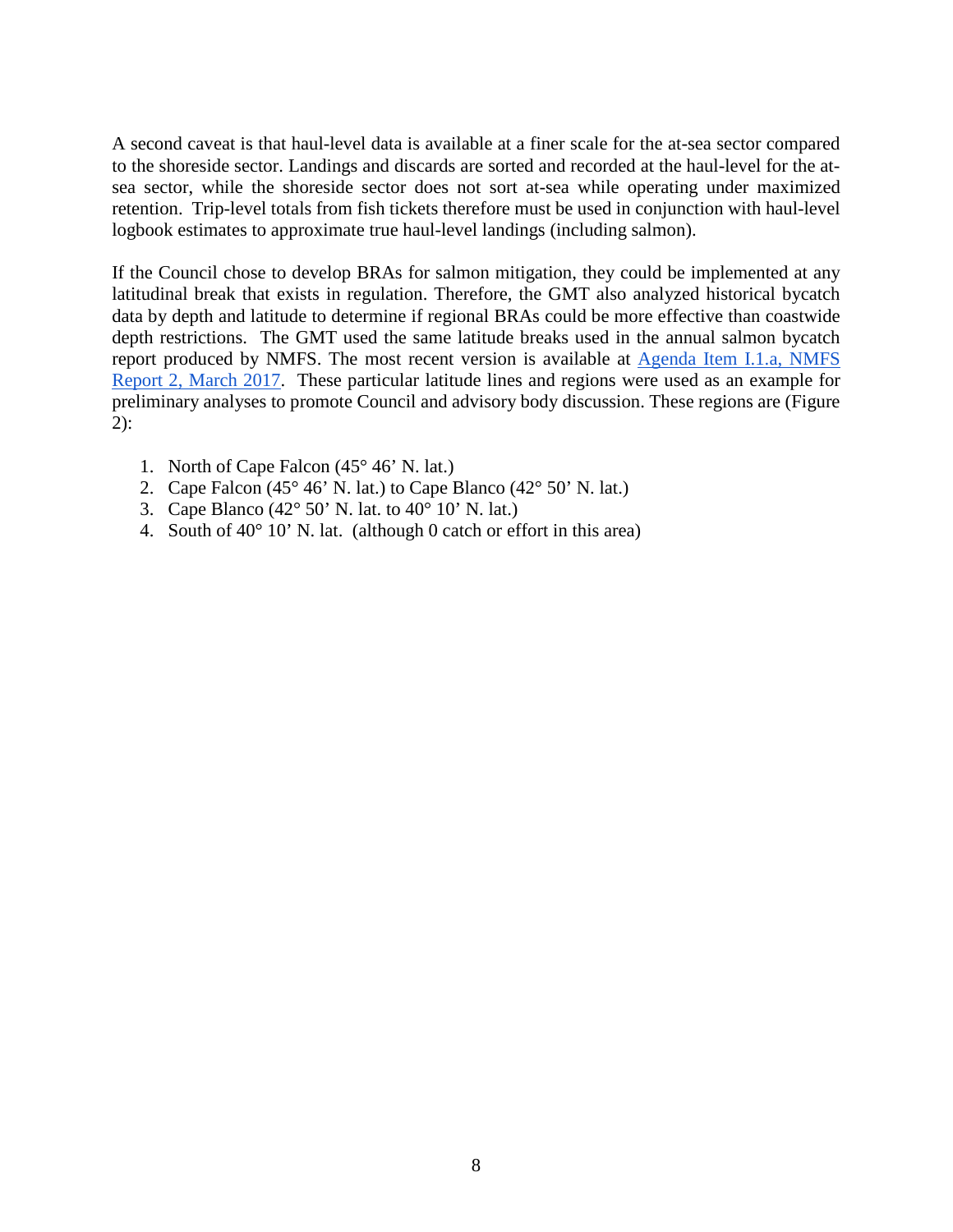

<span id="page-8-0"></span>**Figure 2. Latitudinal breaks used to define the four regions used in the analysis.**

## At-sea whiting

The OSCZ (< 100 fathoms) may not be an effective inseason measure to reduce at-sea Chinook salmon bycatch since only about one percent of effort between 2002 and 2017 occurred in those depths [\(Figure 1;](#page-6-0) Tables A-1 through A-6,) and it is only triggered once the threshold is projected to be or is exceeded. Because a majority of the effort and whiting catch occurs outside of 100 fathoms, the bycatch rate in this depth bin (0-100 fathoms) is generally higher than the deeper depth bins. Despite higher bycatch rates, the low amount of effort may result in limited actual reductions in salmon catch resulting from implementing the OSCZ. For perspective, in 2014, the OSCZ went into place on October 14. Historically, as shown in Table A-3, there have been zero hauls shallower than 100 fathoms in October- December. Therefore, implementing the OSCZ had no perceivable impact on salmon bycatch based on recent years' fishing behavior. If the OSCZ were to be implemented earlier in the year or if vessels were to fish for whiting shallower in the future, the effects of implementing this mitigation measure could be different. Those impacts would need to be assessed based on the inseason information for that fishing year, including the amount of potential additional whiting catch, the location of fishing effort, and the time of year.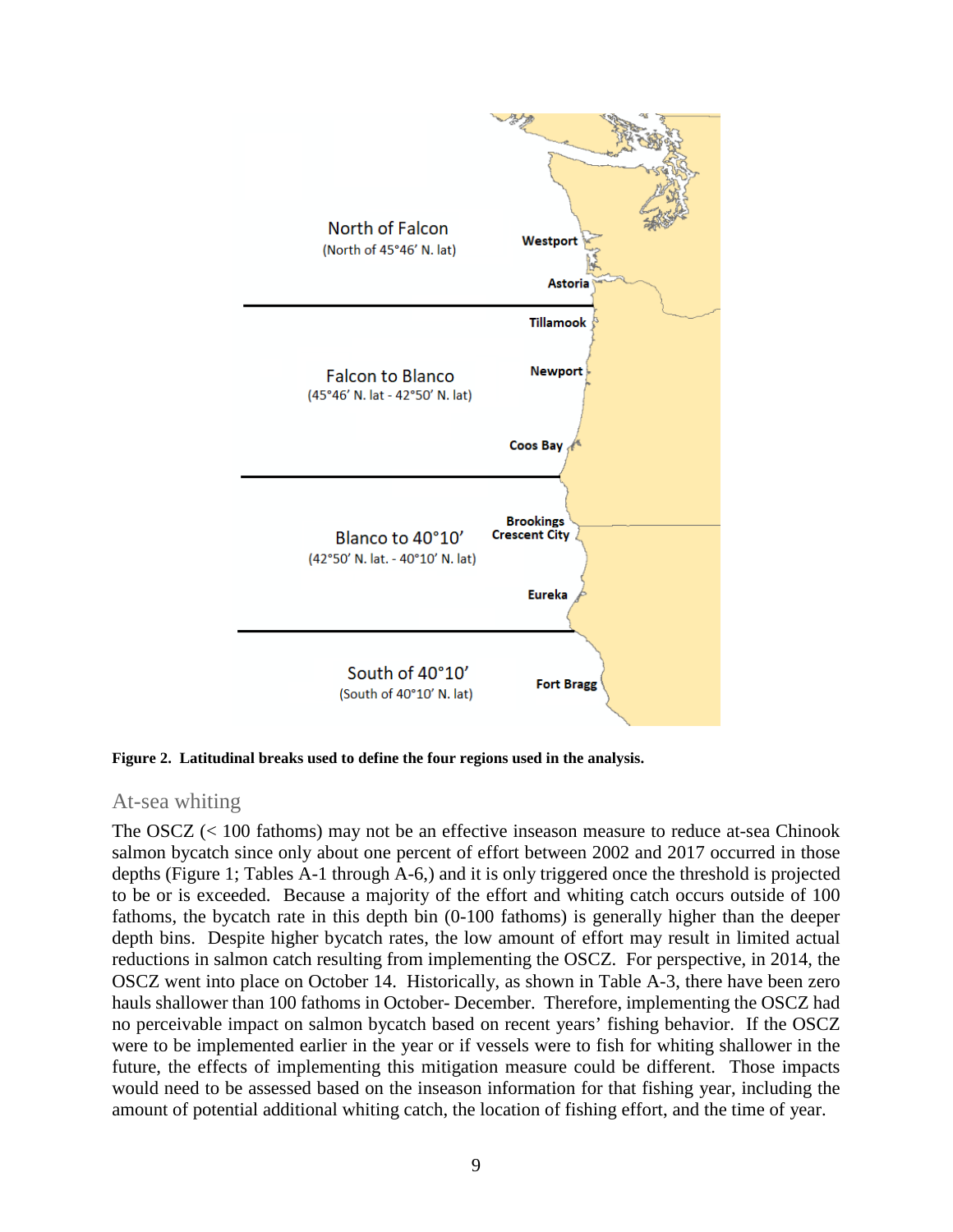The development of a BRA for use in salmon mitigation may provide some benefit to mitigating salmon bycatch in the whiting fisheries. A BRA closure of the areas shoreward of 200 fathoms could reduce salmon bycatch since it could shift about 25 percent of the effort from the shallower depth bins (0-200 fathoms) into the deepest depth bins (> 200 fathoms), which typically has at least two to three times lower bycatch rates than the shallower depths (Table A-2). Inseason assessment of the location of salmon bycatch and the amount of whiting still unharvested would need to be considered. Although hauls by the at-sea fleet in depths greater than 200 fathoms have shown low Chinook salmon bycatch rates (Table A1), the high effort in those same waters has resulted in the greatest amount of total Chinook salmon bycatch occurring in that depth bin.

Overall, the effectiveness of a depth restriction for the whiting fleet would be based on the subsector affected, time of year, and distribution of the whiting schools in a given year, and possibly salmon abundance (althoug[h Agenda Item I.1.a, NMFS Report 1, March 2017](http://www.pcouncil.org/wp-content/uploads/2017/02/I1a_NMFS_Rpt1_Alts_for_Salmon_Bycatch_Mgmt_inthe_Pacific_Coast_Groundfish_Fisheries_final_Mar2017BB.pdf) indicate abundance is not a driver to bycatch); therefore, the GMT focused on qualitative comparisons at this time. Curtailing salmon bycatch through depth restrictions alone may have limited effectiveness due to the patchy nature of bycatch; however, area restrictions may have an effect on the stocks of salmon expected to be contacted depending on the time of year and latitude of the closure.

While the bycatch and effort analyses used to evaluate depth restrictions [\(Figure 1](#page-6-0) and Table A-1 through A-6 in Appendix) are shown for the at-sea sector as a whole for confidentiality purposes, the catcher-processor (CP) and mothership (MS) sectors are managed independently. Therefore, a BRA could be implemented on a sub-sector-specific basis for any of the non-tribal whiting sectors, including the at-sea sectors independent of each other, which could be more effective than a "one-size-fits-all" approach.

As noted above, a < 200 fathoms BRA could be the most effective for limiting at-sea bycatch, since it would shift the greatest amount of effort into the lowest bycatch depth bin (> 200 fathoms). However, a < 200 fathoms BRA may have more profound effects on the MS sector, since 41.6 percent of their hauls are shallower than 200 fathoms compared to 11.2 percent for the CP sector [\(Figure 3\)](#page-10-0). If at-sea bycatch of Chinook salmon were disproportionately stemming from the CP sector, the adoption of a < 200 fathoms BRA for both at-sea sectors would potentially have a larger negative influence on the MS sector, with the CPs better equipped to shift effort to deeper depths. Based on past Groundfish Advisory Subpanel (GAP) feedback, the GMT understands that MS catcher vessels may lack the horsepower to fish deeper depths. It would therefore be helpful for the GAP to identify any depth restrictions that would result in de facto MS fishery closures.

The GMT stresses that the usefulness of implementing a BRA to lower bycatch of salmon would depend on the time of year. There is typically little at-sea effort in the summer months (July and August) when much of the fleets fish in Alaska. The level of activity in the surrounding months, when the highest bycatch rates occur in shallower depths, varies by year due to market price, fishing success in Alaska, and other factors. Additionally, one sector may fish later into the year than the other sector.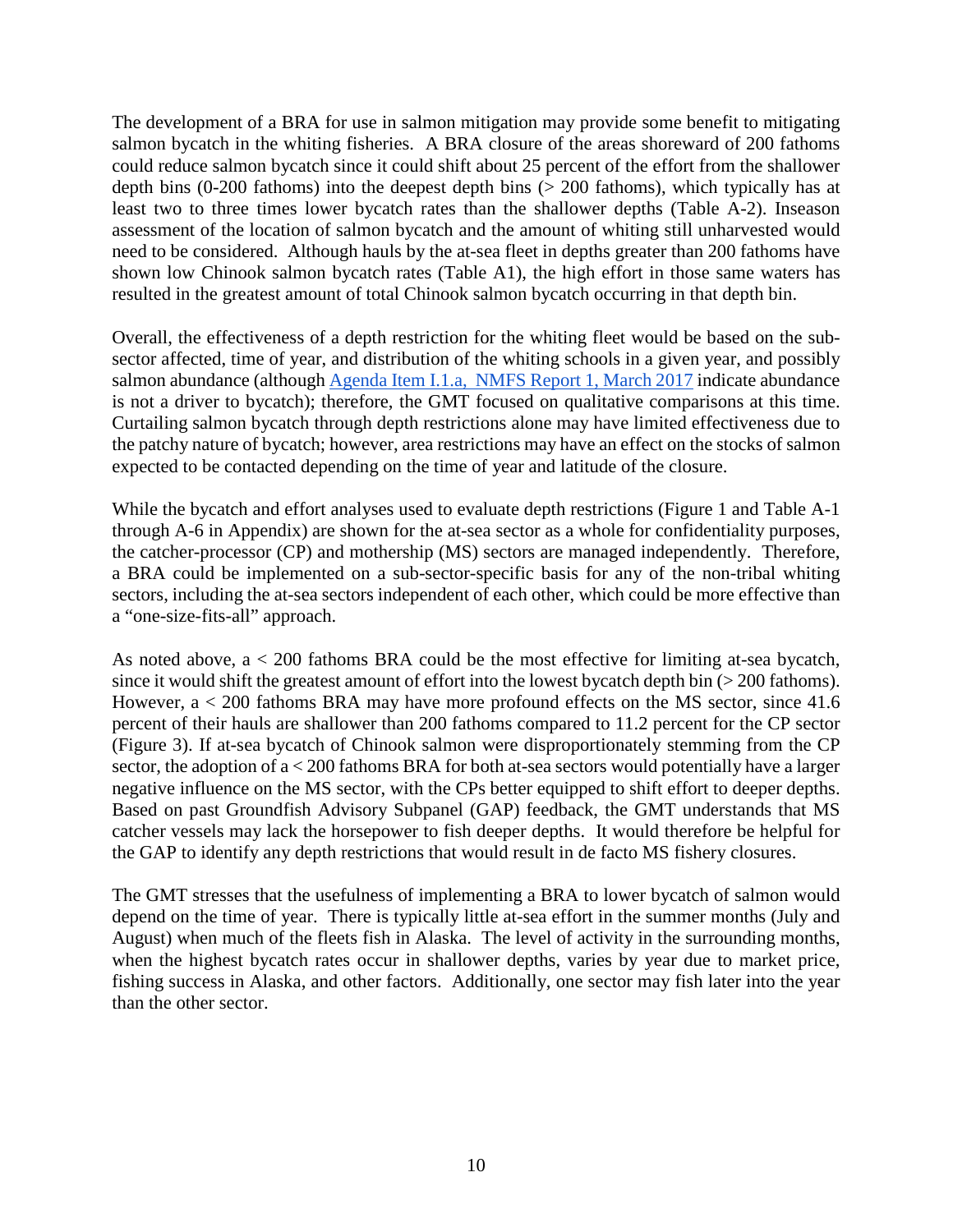

<span id="page-10-0"></span>**Figure 3. Distribution of average bottom depth (fm) of hauls by at-sea sector, 2011-2017. Dashed line represents 200 fathoms.**

The fishing behavior of the at-sea sectors is driven by the location of whiting schools and constraining rockfish species allocations or set-asides. Therefore, while the location of the majority of recent effort has been concentrated between Cape Blanco and Cape Falcon, Table A-6 shows that between 2011 and 2017, there is significant intraannual and interannual variation. In recent years, the fleets have been limited by both Pacific ocean perch (POP) and darkblotched rockfish allocations. These constraints have led the sectors to fish more southerly, which has resulted in higher levels of Chinook bycatch (Figure 1-8 from the ITS). However, with the rebuilding of the POP and darkblotched rockfish stocks in 2017, higher annual catch limits (ACLs) in 2019-2020, and changes to set aside management, the sectors may fish more northerly. As shown in [Figure 4,](#page-11-0) there are no discernable patterns of salmon bycatch rates in terms of area and depth. If the Council were to consider a BRA at a defined set of latitudes, it would likely need to be considered inseason to assess the location of high salmon bycatch rates.

In conclusion, the  $\text{OSCZ} \leq 100$  fathoms) may be too shallow to be effective for reducing at-sea salmon bycatch by measurable amounts and would depend on the time of implementation. As the threshold is likely to not be exceeded until later in the year (if at all), there is little to no impact expected (based on historical trends) as fishing does not occur in this depth bin after October. However, deeper BRAs (especially < 200 fathoms) could be effective to keep overall salmon numbers low for the at-sea sectors managed as a whole. The GMT again notes that sector-specific depth restrictions may be preferable given possible differences in the depths each sector can fish due to operational limitations (e.g., horsepower). The Council should consider this information when developing its range of alternatives (ROA) for whiting mitigation measures below.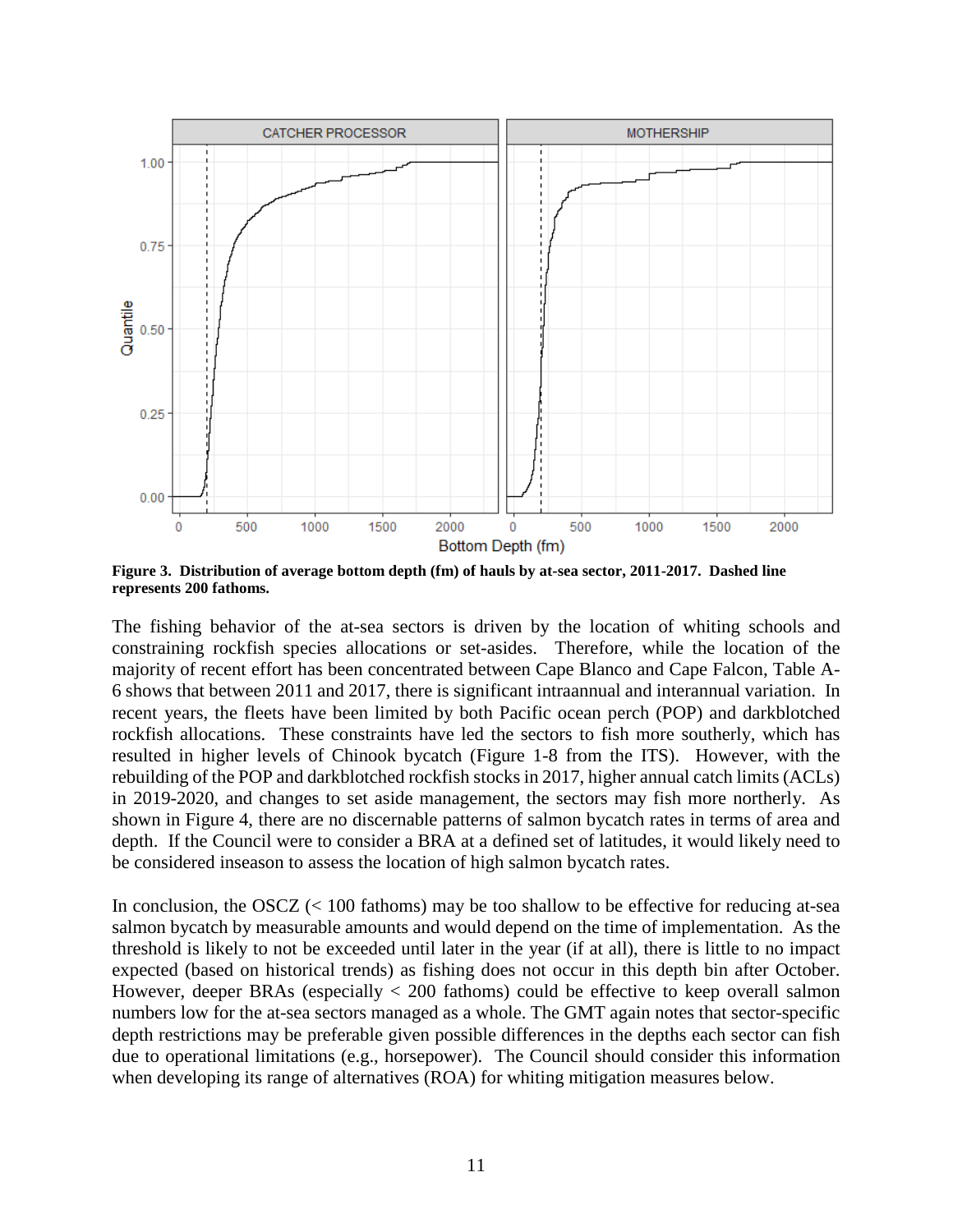| Depth Bin | Area Bin                     | May | June | July | August | Sept. | Oct. | Nov. | Dec. |
|-----------|------------------------------|-----|------|------|--------|-------|------|------|------|
|           | N of Cape Falcon             |     |      |      |        |       |      |      |      |
|           | Cape Falcon to Cape Blanco   |     |      |      |        |       |      |      |      |
| $0 - 75$  | Cape Blanco to 40 10 N. lat. |     |      |      |        |       |      |      |      |
|           | N of Cape Falcon             |     |      |      |        |       |      |      |      |
|           | Cape Falcon to Cape Blanco   |     |      |      |        |       |      |      |      |
| 76-100    | Cape Blanco to 40 10 N. lat. |     |      |      |        |       |      |      |      |
|           | N of Cape Falcon             |     |      |      |        |       |      |      |      |
|           | Cape Falcon to Cape Blanco   |     |      |      |        |       |      |      |      |
| 101-150   | Cape Blanco to 40 10 N. lat. |     |      |      |        |       |      |      |      |
|           | N of Cape Falcon             |     |      |      |        |       |      |      |      |
|           | Cape Falcon to Cape Blanco   |     |      |      |        |       |      |      |      |
| 151-200   | Cape Blanco to 40 10 N. lat. |     |      |      |        |       |      |      |      |
|           | N of Cape Falcon             |     |      |      |        |       |      |      |      |
|           | Cape Falcon to Cape Blanco   |     |      |      |        |       |      |      |      |
| >200      | Cape Blanco to 40 10 N. lat. |     |      |      |        |       |      |      |      |

The color gradient goes from dark green (lowest bycatch rate, including zero) to red (highest bycatch rate). Blank cells represent zero hauls in that bin.

No fishing effort south of 40°10' N. lat.

#### <span id="page-11-0"></span>**Figure 4. Heatmap of Chinook bycatch rates for the at-sea sectors by area, depth, and month, 2011-2017.**

## Shoreside whiting

The shoreside whiting sector is similar to the at-sea sub-sectors in that both have considerably higher bycatch rates of Chinook salmon in "fall" months (September - December) compared to "summer" months (May - August). For instance, the average bycatch rate (# Chinook salmon / mt whiting) for shoreside whiting during fall months is 3.8x higher than that of summer months (Table A-9). However, there are several large differences between at-sea and shoreside sub-sectors, which suggests that sub-sector specific mitigation measures may be more effective than implementing a depth or area restriction for the entire whiting sector.

As a reminder, all depths discussed in this section for shoreside represent fishing depth, and not bottom depth, upon which depth restrictions would be based. Therefore, the shoreside analyses presented below are likely biased shallow by the amount of fathoms they fish off the bottom. These biases could be rectified by further spatial analyses that link haul location to depth closure areas, which could help inform if depth restrictions would be effective for reducing salmon bycatch in the shoreside fisheries. However, note that precursory spatial analyses indicate their fishing locations based on haul coordinates have similar depth distributions as those based on fishing depth from [Figure 1,](#page-6-0) which indicates that correction of the bias may not produce much for measurable results.

Another difference between at-sea and shoreside sub-sectors is that shoreside fishing occurs in shallower waters than in the at-sea sub-sectors. For instance, 92 percent of shoreside hauls occur shallower than 200 fathoms, compared to 24 percent by the at-sea sector (Table A-10 and Table A-3, respectively). The shoreside fishery is also more evenly distributed in effort across depth bins, and is centered around the 101-150 fathom depth bin, with a tailing off to the deeper and shallower depths.

Additionally, bycatch rates consistently decrease with depth for at-sea, but shoreside bycatch rates are homogeneous across depths [\(Figure 1\)](#page-6-0). The highest bycatch rates (~0.05 Chinook per mt of whiting) occur in the shallowest depth bin (0-75 fathoms) and second deepest (151-200 fathoms) depth bins, with an intermediate bycatch rate in the most heavily fished 101-150 fathom depth bin.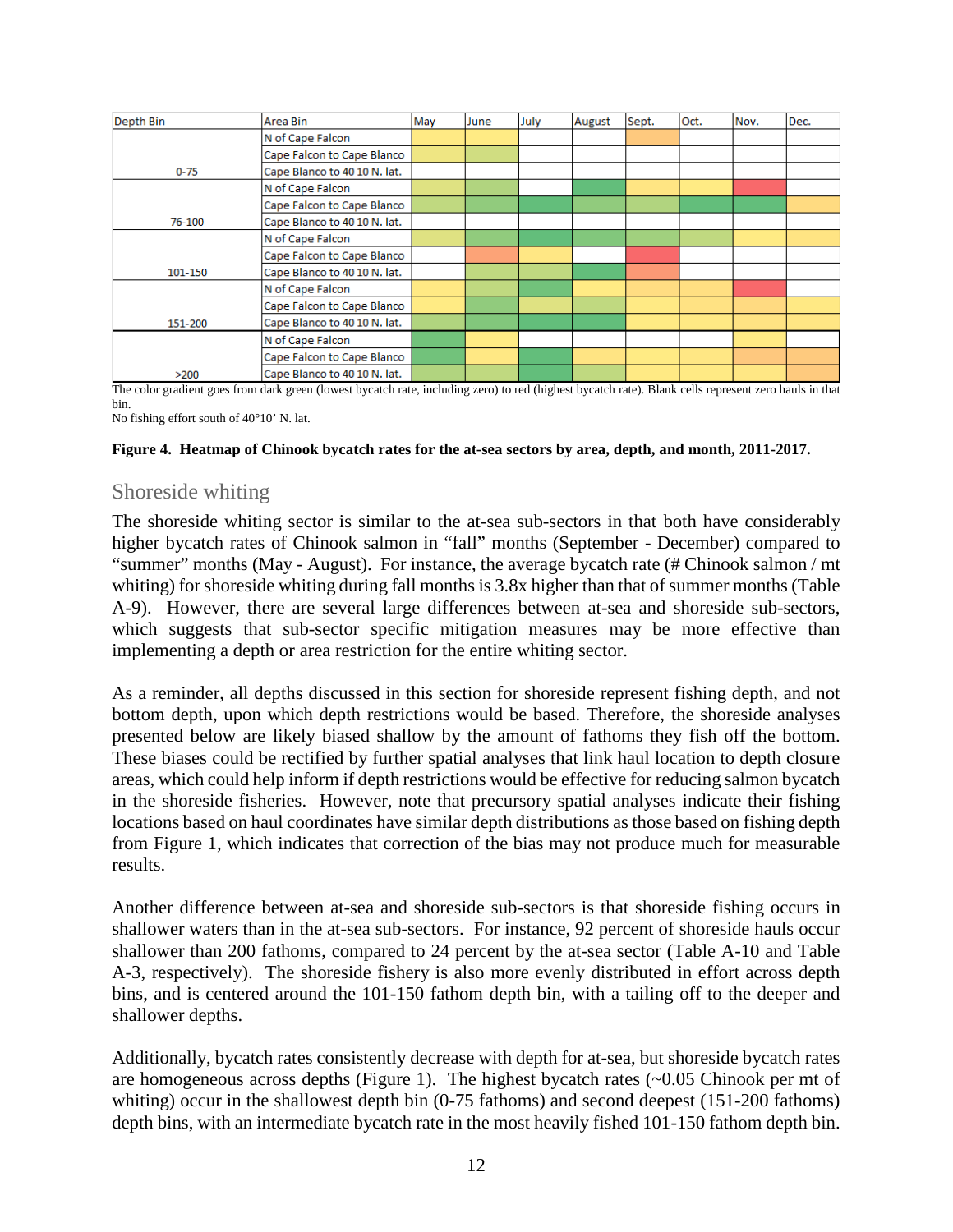The lack of a relationship between bycatch rates and depth may hinder the ability to use depth restrictions to reduce salmon bycatch in the shoreside fishery. In short, there would not be much difference in salmon bycatch if a depth closure shifted shoreside effort to deeper depths with similar bycatch rates. Implementing a BRA within a defined set of latitudes does not appear to be an effective means for reducing shoreside bycatch of Chinook either, since the bycatch rates appear similar by region [\(Figure 5\)](#page-12-0). However, as with the at-sea sector, inseason data on the location of salmon bycatch and the amount of whiting allocation remaining would better inform how effective a BRA could be.

| Depth (fm) Area |                    | May | June | Jul. | Aug. | Sept | Oct | Nov. | Dec. |
|-----------------|--------------------|-----|------|------|------|------|-----|------|------|
| $0 - 75$        | 1: N. Falcon       |     |      |      |      |      |     |      |      |
| $0 - 75$        | 2: Falcon - Blanco |     |      |      |      |      |     |      |      |
| $0 - 75$        | 3: Blanco - 40.10  |     |      |      |      |      |     |      |      |
| 76-100          | 1: N. Falcon       |     |      |      |      |      |     |      |      |
| 76-100          | 2: Falcon - Blanco |     |      |      |      |      |     |      |      |
| 76-100          | 3: Blanco - 40.10  |     |      |      |      |      |     |      |      |
| 101-150         | 1: N. Falcon       |     |      |      |      |      |     |      |      |
| 101-150         | 2: Falcon - Blanco |     |      |      |      |      |     |      |      |
| 101-150         | 3: Blanco - 40.10  |     |      |      |      |      |     |      |      |
| 151-200         | 1: N. Falcon       |     |      |      |      |      |     |      |      |
| 151-200         | 2: Falcon - Blanco |     |      |      |      |      |     |      |      |
| 151-200         | 3: Blanco - 40.10  |     |      |      |      |      |     |      |      |
| >200            | 1: N. Falcon       |     |      |      |      |      |     |      |      |
| >200            | 2: Falcon - Blanco |     |      |      |      |      |     |      |      |
| >200            | 3: Blanco - 40.10  |     |      |      |      |      |     |      |      |

<span id="page-12-0"></span>**Figure 5. Heatmap of Chinook bycatch rates for the shoreside whiting sector by area, depth, and month, 2011-2016. The color gradient goes from dark green (lowest bycatch rate, including zero) to red (highest bycatch rate). White cells represent zero hauls in that bin. No fishing effort south of 40°10' N. lat.**

Similar to at-sea, implementation of the OSCZ (< 100 fathoms) would not be expected to have much effect in the shoreside whiting sector since most effort already occurs beyond 100 fathoms later in the year, when the OSCZ would typically be implemented. More importantly, bycatch rates appear similar in depths shallower and deeper than 100 fathoms, which could simply shift effort out deeper without reduction in any salmon bycatch.

Also similar to at-sea, a < 200 fathoms BRA closure could be effective for reducing bycatch for shoreside whiting since it would shift effort into one of the lower bycatch rate bins (76-100 fathoms is the lowest). However, the expected reductions in salmon by catch associated with  $a < 200$ fathoms BRA closure would be less for shoreside than at-sea since the bycatch rate for shoreside does not decline as steeply with depth as for at-sea [\(Figure 1\)](#page-6-0).

While a < 150 fathoms BRA may be effective for reducing bycatch for at-sea, it might not be as effective for shoreside, since effort could shift to the 151-200 fathom depth bin where the shoreside bycatch rates are generally the highest.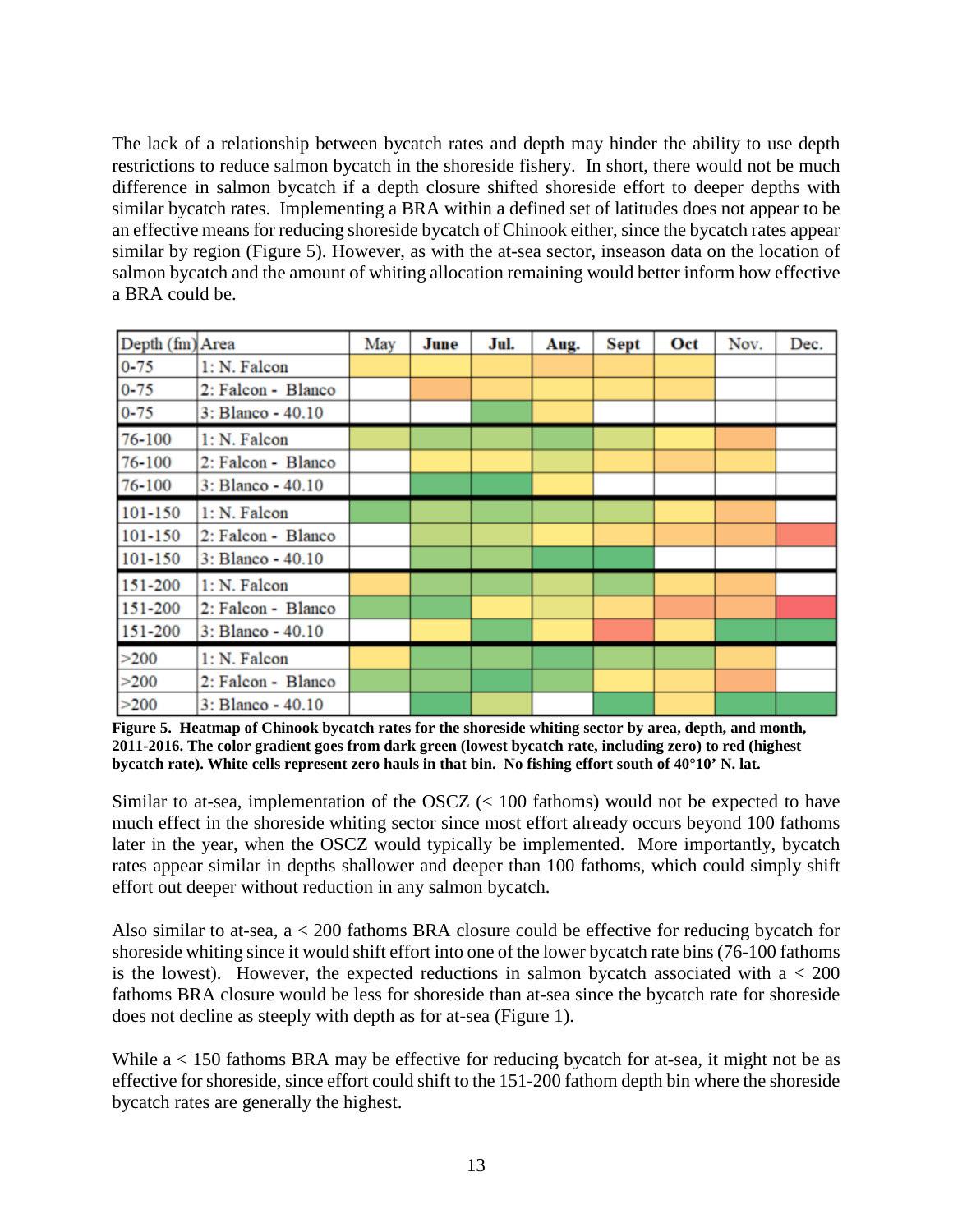In conclusion, depth restrictions may not be an effective means to reduce bycatch of Chinook salmon in the shoreside whiting fisheries, since bycatch rates are similar by depth and region. The GMT is uncertain why bycatch rates are similar by depth for shoreside, but increase by depth for at-sea and would be interested to hear from the GAP and other industry members on this. As we mentioned above, the haul level data used in the analyses is more comprehensive for at-sea than shoreside (i.e., bottom depth instead of fishing depth, actual landings/discards for each haul instead of estimated landings). Note that the GMT could conduct further investigations into bycatch patterns for shoreside whiting that would resolve the fishing depth issue (i.e., by assigning hauls to depth bins or blocks based on coordinates). If desired, the Council should specify their preferred depth and area configurations.

## **Alternatives**

## *Issue A: Whiting sector mitigation measures*

The GMT proposes the following ROA as mitigation measures to address salmon take in the whiting sectors for Council consideration. These alternatives are not mutually exclusive and can be paired together. For example, the Council may choose to eliminate the OSCZ (Alternative 1) but develop BRAs for salmon mitigation through routine action (Alternative 2).

## ROA for OSCZ:

No Action: Automatic Action once the whiting sectors (including tribal) are projected to or reach the threshold of 11,000 Chinook salmon Alternative 1: Eliminate

## ROA for BRAs:

No Action: Available at 75, 100, and 150 fathoms to minimize the incidental harvest of any protected or prohibited species taken in the groundfish fishery (this includes salmon)

Alternative 1: Maintain BRA lines at 75, 100, and 150 fathoms in regulation and add the 200 fm depth contour

Alternative 2: Maintain automatic action authority and revise regulations so that exceedance of the whiting salmon threshold of X would also trigger the automatic implementation of a BRA

For Alternative 1, the Council would have the ability to implement BRAs at either 75, 100, 150, or 200 fathoms coastwide, or at specific latitude bands, as a routine change through inseason action at a Council meeting and based on new information regarding salmon bycatch to date. If the Council were to select Alternative 2 for BRAs, the Council would need to provide guidance on the depth contours that would be available for mitigation against salmon bycatch. For example, under Alternative 2, a BRA would be triggered through automatic action once *X* number of Chinook salmon are taken in the whiting fisheries, with *X* being defined by the Council as the threshold of 11,000 Chinook salmon, or another lesser number that the Council chooses (e.g., 90 percent). The Council may also want to consider additional measures (e.g. hotspot closures) or implement rules to close the sector once a threshold is projected to be reached if the Reserve were to not be used (more detail below) outside the 2019-2020 biennial process.

## **Non-Whiting**

The non-whiting sector for the ITS is comprised of the shorebased individual fishing quota nonwhiting (i.e., bottom trawl, midwater trawl, and fixed gear or "gear switching") fleets, nearshore, non-nearshore, and the two specified recreational fisheries fro[m Table 1](#page-2-0) (note that all tribal bycatch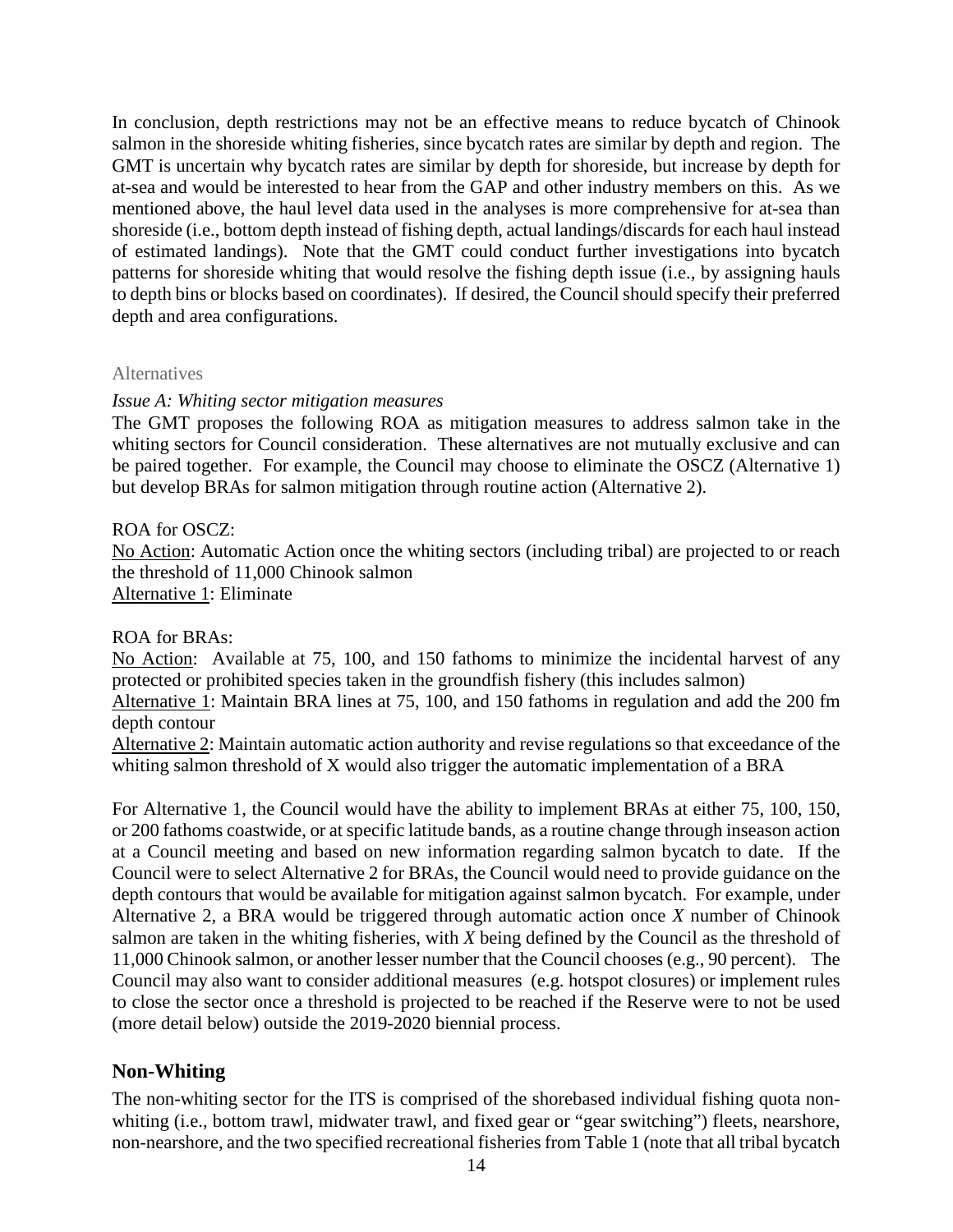is attributed to the whiting sector). Unlike in the whiting sector, there are currently no available management measures specifically for mitigating salmon bycatch in the non-whiting fisheries, and the timeliness and detail of inseason data needed to do so is not as readily available as for all nonwhiting sub-sectors.

## **Non-whiting commercial fixed gear and select recreational fisheries**

Currently, the nearshore and non-nearshore (limited entry fixed gear or open access vessels) sub-sectors, are only observed partially by WCGOP<sup>[2](#page-14-0)</sup>, and cannot be assessed inseason for bycatch. Recent bycatch levels have averaged around 54 Chinook salmon annually from 2011-2015 with a high of 124 Chinook salmon in 201[3](#page-14-1)<sup>3</sup>. Therefore, when assessing total catch of salmon against the non-whiting threshold of 5,500 Chinook salmon, the Council may want to consider an approach that assumes a certain amount is taken by these fisheries and assess the trawl catch against the remaining amount. This value would not be in regulation, but rather would be an amount the Council could reference and consider for active inseason management of non-whiting trawl catch, either through routine or automatic action.

To improve estimates in fisheries with limited observer coverage, the Council could consider using the fixed gear logbook (with discards) that is to be developed as a part of the short tailed albatross ITS (T&C 2 of RPM 4; [Agenda Item F.7., Attachment 1, November 2017\)](http://www.pcouncil.org/wp-content/uploads/2017/10/F7_Att1_USFWS_2017_STALBiOp_NOV2017BB.pdf) in the future. This logbook may provide information on salmon bycatch rates and location (depending on the format) as well as additional detail on location of fishing effort, which could be used to improve estimations of coastwide salmon bycatch in fisheries observed at less than 100 percent.

While recreational impacts from bottomfish fisheries during open salmon seasons are included in pre-season salmon modeling and therefore do not have to be attributed to the non-whiting threshold, impacts from other recreational groundfish fisheries must be counted against the nonwhiting threshold (see Table 2-53 from the BiOp below). This includes the Oregon longleader fishery and the recreational bottomfish fisheries outside of salmon seasons. Note that conservative (high) Chinook impacts were analyzed in the BiOp for the Oregon longleader fishery<sup>[4](#page-14-2)</sup> (12) Chinook) and the California recreational skiff fishery outside the salmon season<sup>[5](#page-14-3)</sup> (18 Chinook) to provide more leeway in the BiOP. Impacts were not specified for the Washington and Oregon recreational groundfish fisheries outside salmon seasons, and were instead analyzed as part of the 250 Chinook buffer that also included uncertainty for commercial non-trawl fisheries. Chinook salmon impacts from the Oregon and Washington bottomfish fisheries outside the salmon seasons are expected to be negligible, since there are typically few bottomfish trips in Oregon during months closed to Chinook salmon (typically November through mid-March). Similarly, the Washington recreational groundfish fishery is closed from mid-October through mid-March resulting in very limited time when recreational groundfish season is open outside of salmon season.

<span id="page-14-0"></span> $2$  From 2012-2016, the following percentage of groundfish landings have been observed an average annually by WCGOP: Limited Entry Primary-32 percent, Limited Entry DTL- 6 percent, OA DTL- 5 percent, and Nearshore- 7 percent (Somers, et al., 2016)

<span id="page-14-1"></span><sup>3</sup> The maximum of 124 Chinook was the highest across all observed years, 2002-2015.

<span id="page-14-2"></span><sup>&</sup>lt;sup>4</sup> Oregon long-leader estimate was a conservative "assumed maximum" since it assumed 15 percent of the record high Oregon bottomfish trips (~100,000) would travel long distances offshore (25-40 miles) to the open shelf depths to fish the offshore long-leader fishery, which may be unlikely because they could instead fish close to port using traditional gear.

<span id="page-14-3"></span><sup>5</sup> CA recreational skiff fishery estimate outside salmon season was conservative since was based on the 2012-2016 maximum that can be zero in some years. This estimate only includes private and rental boats surveyed at primary public-access sites accessible to the public, not CPFVs, private and rental boats surveyed at secondary public-access sites, or shoreside.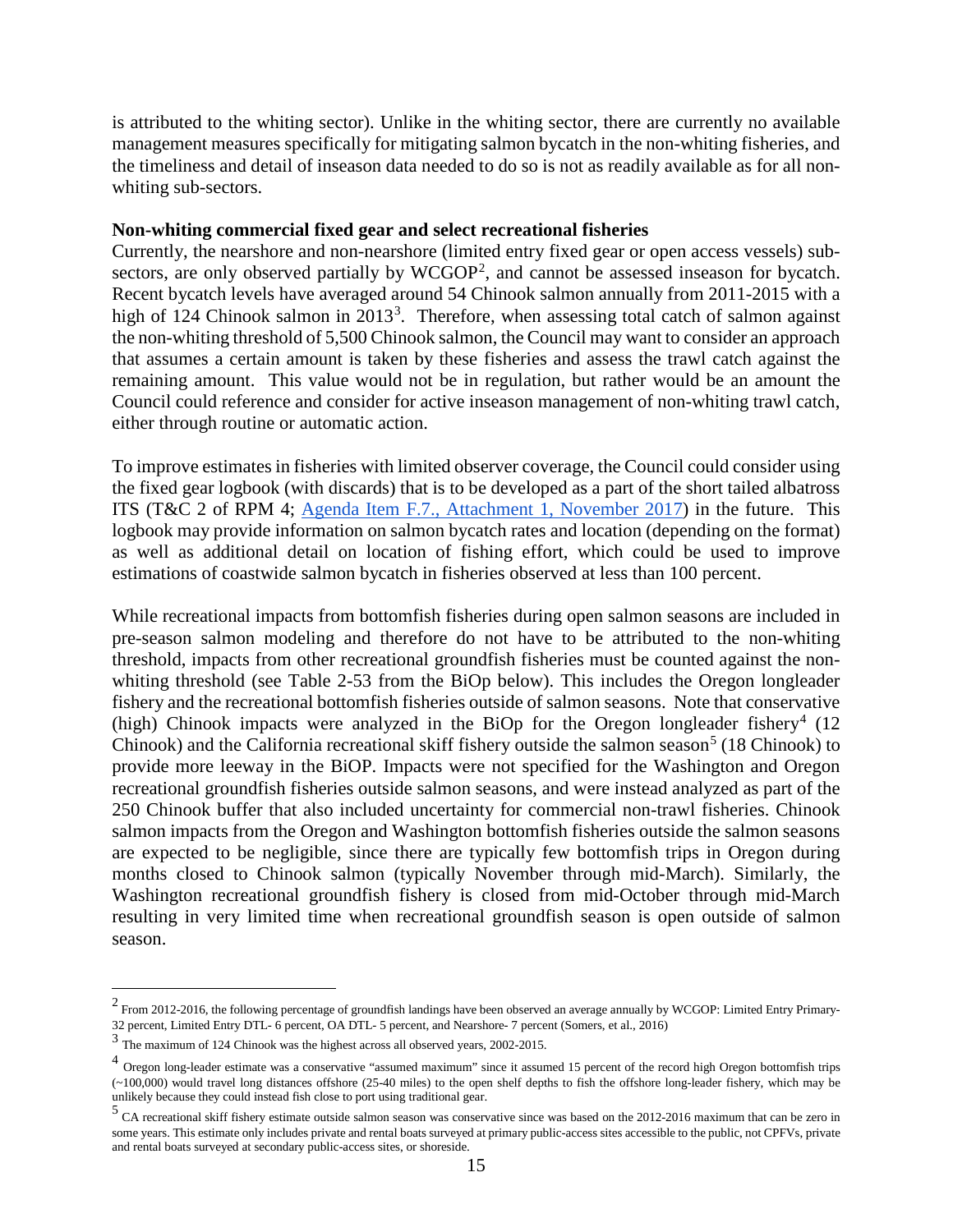#### **Table 2-53 from the Biological Opinion.**

|                                             | <b>Species</b>             |                         |  |  |  |  |  |  |
|---------------------------------------------|----------------------------|-------------------------|--|--|--|--|--|--|
| Non-trawl groundfish fishery                | Chinook salmon<br>(number) | Coho salmon<br>(number) |  |  |  |  |  |  |
| Commercial non-trawl <sup>a</sup>           | 124                        | 106                     |  |  |  |  |  |  |
| OR long-leader recreational <sup>b/</sup>   | 12                         | 130                     |  |  |  |  |  |  |
| CA recreational skiff fishery <sup>o'</sup> | 18                         | 8                       |  |  |  |  |  |  |
| WA ocean bottomfish fishery <sup>d'</sup>   | NA                         | NA                      |  |  |  |  |  |  |
| OR ocean bottomfish fishery <sup>d/</sup>   | NA                         | NA                      |  |  |  |  |  |  |
| CA ocean bottomfish fishery <sup>d'</sup>   | NA                         | NA                      |  |  |  |  |  |  |
| Buffer®                                     | 250                        | 250                     |  |  |  |  |  |  |
| Total                                       | 404                        | 494                     |  |  |  |  |  |  |

Section 2.0 Endangered Species Act: Biological Opinion and Incidental Take Statement

Table 2-53. Chinook and coho salmon mortality in ocean recreational groundfish fisheries and commercial groundfish non-trawl fisheries.

a/Maxiumum catch from 2002-2015; 100% discard mortality assumed; Table 5.

b/Bycatch rates were calculated from 2009-2011 long-leader EFPs

c/Ocean recreational groundfish fisheries outside of salmon season; 2012-2016.

Chinook salmon mortality ranged from 0 to 17.78 per year; Coho 0 to 5.7 per year

d/Salmon catch by WA, OR, and CA ocean recreational groundfish fisheries is

already accounted for in salmon pre-season modeling. Not reported here.

e/Buffer to account for OR and WA ocean recreational fisheries outside of the salmon season and uncertainty associated with commercial non-trawl estimates.

#### Non-whiting mid-water trawl

In November 2017, the Council recommended that BRAs, which are available as a routine inseason management measure at  $660.60(c)(3)$  for the non-whiting mid-water fishery in response to their take of non-whiting groundfish, be analyzed for use as a response to salmon bycatch and an additional BRA at 200 fathoms be considered.

With increased access to rebuilt canary rockfish, 2017 was the first year with a substantive target fishery for midwater rockfish in recent history. In the development of the BiOp and the 2017-2018 biennial harvest specifications and management measures, analysts used 2011-2016 haul-level data to inform mid-water non-whiting actions. Although there is bycatch rate and effort data by depth for the non-whiting mid-water fishery from 2011-2016 (Table A-11 and A-12; [Figure 6;](#page-16-0) [Figure 7\)](#page-16-1), there have been many significant recent changes in management of the fishery (e.g. drastically higher ACLs for canary and widow rockfishes) making it difficult to draw conclusions regarding the effectiveness of depth restrictions for reducing salmon bycatch going forward. This will likely be the same case even when haul level data becomes available for 2017, since so few salmon were caught in the trawl gear exempted fishing permit (EFP) and non-whiting mid-water fishery. Furthermore, there is insufficient data from 2011-2016 to investigate regional bycatch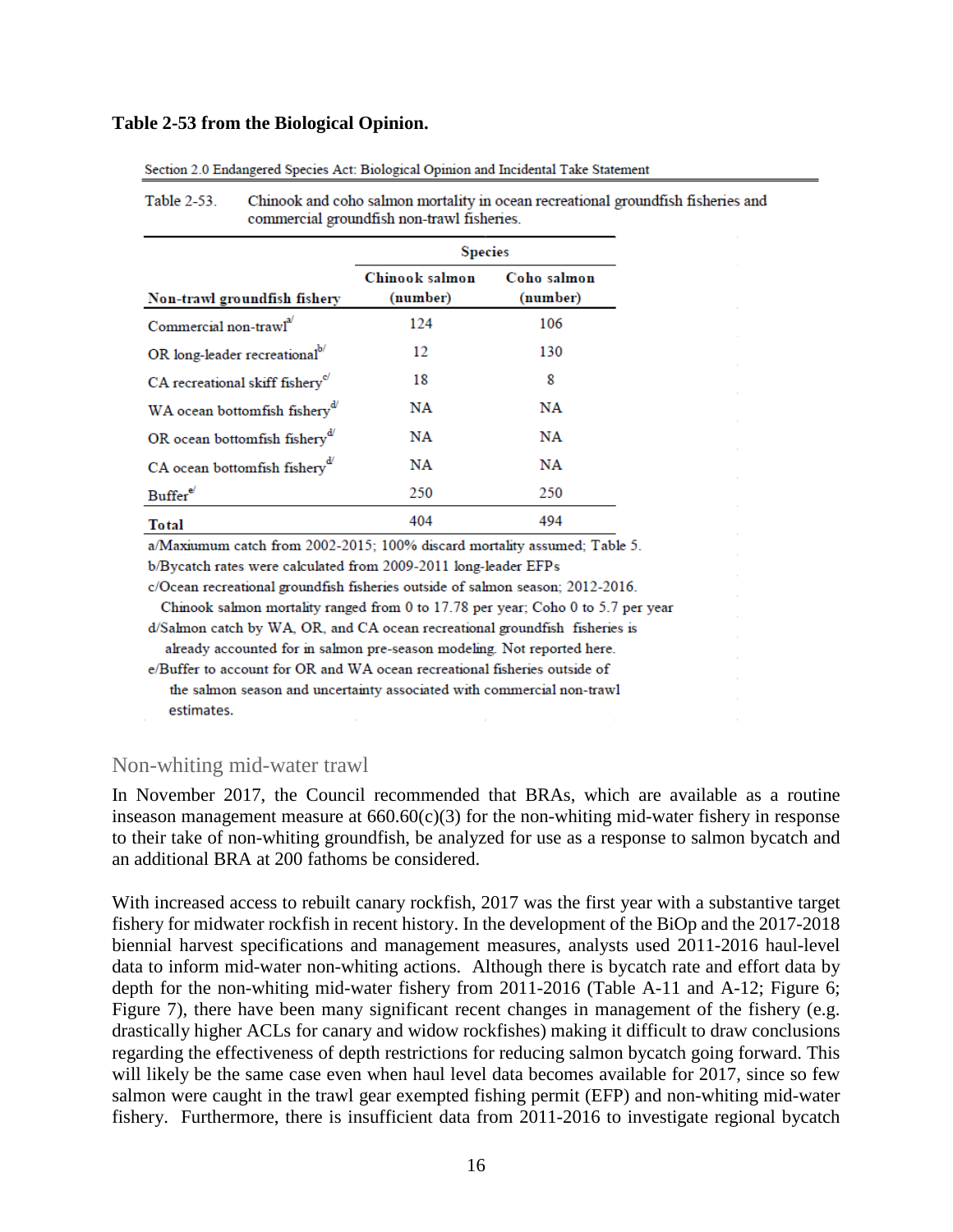patterns for non-whiting midwater vessels since there were few hauls (482), and nearly all (90 percent) were north of Cape Falcon.



2017 trips have not yet been processed to link depth and catch. Based on < 50% whiting threshold

Excludes hauls with < 1 mt rockfish since unable to tell if these were "failed" whiting or rockfish hauls

<span id="page-16-0"></span>

| Figure 6. Relative bycatch rates (# Chinook salmon/ mt rockfish) and effort (hauls) for the shoreside non- |
|------------------------------------------------------------------------------------------------------------|
| whiting mid-water fishery by month from 2011-2016 prior to increased midwater rockfish opportunity in      |
| 2017. There is insufficient data to show bycatch rate by area.                                             |

| Depth bin | May | June | July | August | Sept. | Oct. | Nov. | Dec. |
|-----------|-----|------|------|--------|-------|------|------|------|
| $0 - 75$  |     |      |      |        |       |      |      |      |
| 76-100    |     |      |      |        |       |      |      |      |
| 101-150   |     |      |      |        |       |      |      |      |
| 151-200   |     |      |      |        |       |      |      |      |
| >200      |     |      |      |        |       |      |      |      |

2017 trips have not yet been processed to link depth and catch.

Bycatch rate based on Chinook # per mt of combined midwater rockfish

Based on < 50% whiting threshold

Excludes hauls with < 1 mt rockfish since unable to tell if these were "failed" whiting or rockfish hauls

The color gradient goes from dark green (lowest bycatch rate, including zero) to red (highest bycatch rate). Blank cells represent zero hauls in that bin.

#### <span id="page-16-1"></span>**Figure 7. Relative bycatch rates (# Chinook salmon/ mt mid-water rockfish) for the shoreside non-whiting mid-water fishery by month from 2011-2016 before the increase in the midwater rockfish opportunity in 2017 (EFP and post-May 15th midwater).**

The GMT notes the Chinook bycatch rate in 2017 was 43x lower than from 2011-2016 based on trip level data (haul level not finalized). The bycatch rate from the 2017-2018 trawl gear EFP and non-EFP non-whiting mid-water trips was 1 Chinook per 143 mt rockfish (42 chinook per 6,022 mt of widow, canary, and yellowtail rockfishes) in 2017 compared to 1 Chinook per 3.3 mt rockfish from 2011-2016 (1,412 Chinook per 4,702 mt rockfish). These stark differences in bycatch rates emphasize the GMT's concern with attempting to draw conclusions using 2011-2016 haul level data.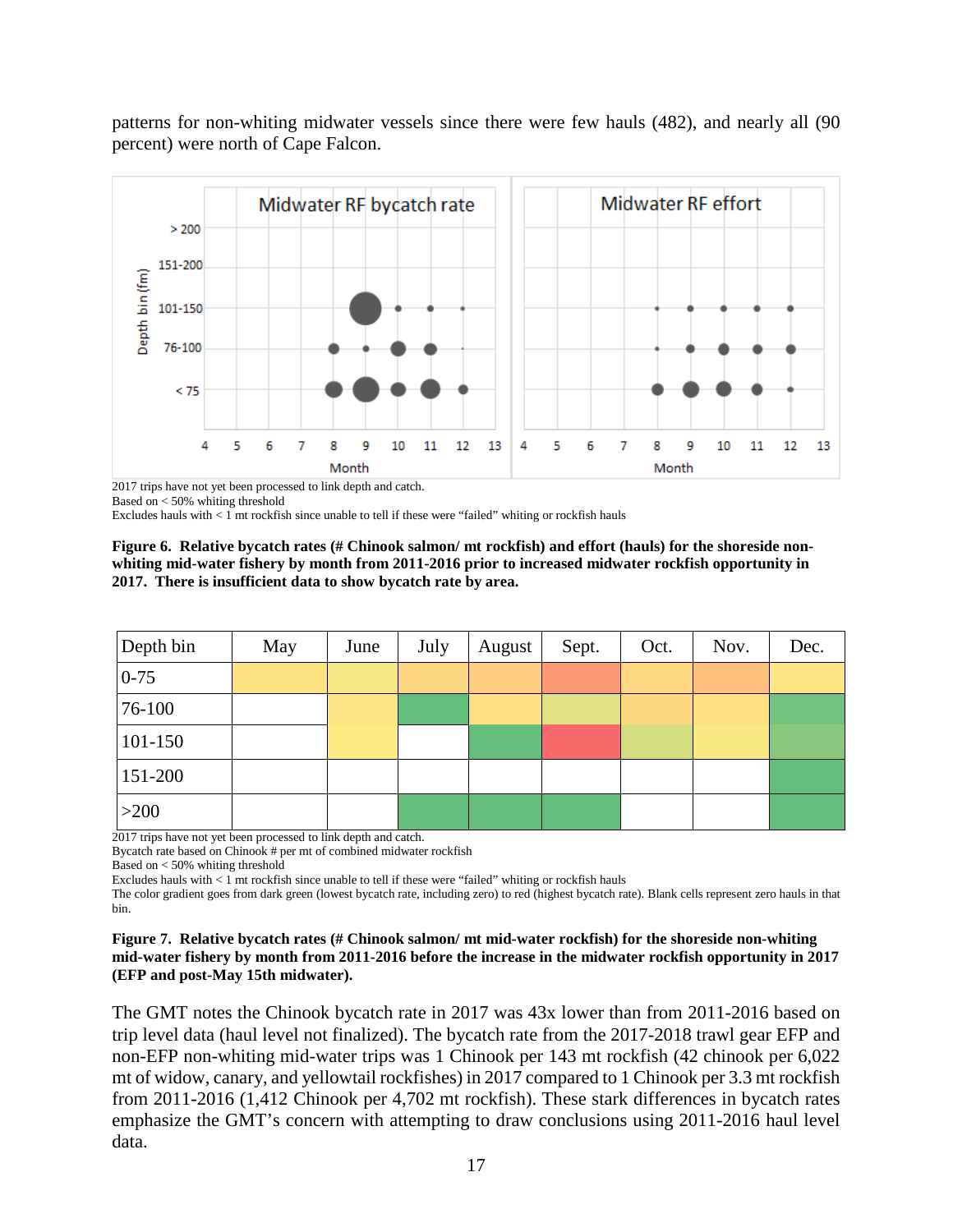While there is limited data currently to inform the effectiveness of BRAs for the midwater rockfish fishery, the Council could make them available in regulation during the 2019-2020 biennial process and then use inseason data to inform whether they would be useful in mitigating salmon bycatch inseason.

## Non-whiting bottom trawl

While BRAs for the non-whiting mid-water trawl fishery are the only management measure currently being considered to address take of salmon by the non-whiting sector in the 2019-2020 biennium, the GMT would like to remind the Council that there is also potential for management measures for bottom trawl vessels to be developed within the essential fish habitat and rockfish conservation area (EFH/RCA) action item. In the Council's Preliminary Preferred Alternative (PPA) in November 2016, the Council recommended block areas closures be analyzed as a potential tool for mitigating salmon bycatch in the groundfish bottom trawl fishery. The Council is currently scheduled to take final action on the EFH/RCA item in April 2018. As a reminder, BRAs are currently designed to close shoreward of a specified fathom line between two latitude lines, while block area closures would be able to close between a set of latitude lines (e.g. North of Cape Falcon to the US-Canada border) and a set of fathom lines (e.g. 100 to 150 fathoms). The Council could consider modifying BRAs to be more like block area closures.

## Non-whiting Alternatives

## *Issue B: Reference point for tracking non-whiting bycatch of salmon*

For tracking salmon bycatch inseason, the GMT proposes the following ROA for Council consideration. These reference points would be used to assess catch of the trawl sub-sectors (groundfish bottom and non-whiting midwater) inseason; however, these would not be established in regulation unless used for an automatic action. These alternatives are based on the maximum historical bycatch amounts in the nearshore and non-nearshore fisheries as well as the maximum for the recreational fisheries not accounted for in pre-season salmon modeling. When new data becomes available, the Council could consider modifying the reference point.

#### *Non-whiting trawl reference point alts. (minus deductions for fixed gear and rec.)* No Action: No reference point for tracking inseason

Alternative 1: 5,096 (5,550 threshold - 404 analyzed in the BiOp that includes: 124 for nearshore/non-nearshore (maximum bycatch) -18 maximum for CA recreational bottomfish fisheries outside salmon season - 12 assumed maximum OR longleader - 250 buffer for uncertainty for commercial non-trawl and OR/WA recreational bottomfish outside salmon seasons)

## *Issue C: Salmon mitigation measures for non-whiting mid-water trawl*

The GMT proposes the following ROA for mitigation measures to address salmon take in the nonwhiting mid-water trawl sub-sector for Council consideration. As a reminder, these alternatives could be considered in the 2019-2020 harvest specifications and management measures, or in another process, but must be evaluated and recommended within three years of the publication of the ITS.

No Action: Status Quo (BRAs available to minimize the incidental harvest of any protected or prohibited species taken in the groundfish fishery (including salmon)

Alternative 1: Make BRAs available at 200 fathoms for non-whiting mid-water trawl available in regulation for routine inseason action (Council recommends implementation to NMFS at a Council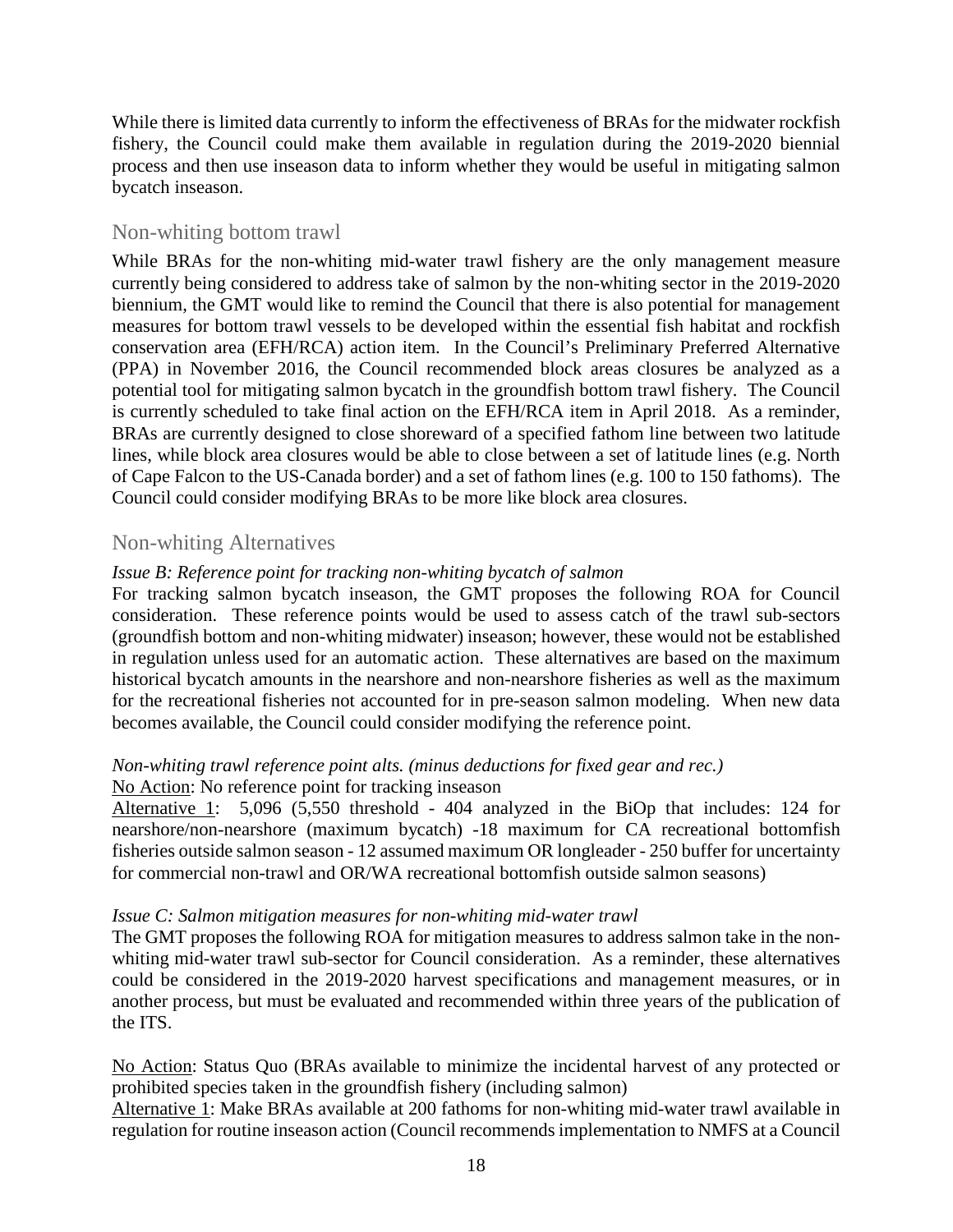meeting) for to minimize the incidental harvest of any protected or prohibited species taken in the groundfish fishery (this includes salmon)

Alternative 2: Make BRAs an automatic authority for non-whiting mid-water trawl and revise regulations so that exceedance of the non-whiting salmon threshold of X Chinook salmon would trigger the automatic implementation of a BRA

As with the at-sea sectors, if the Council were to choose Alternative 2 and make BRAs an automatic authority, the Council would need to consider the threshold or trigger that would result in a BRA being implemented. Automatic actions are non-discretionary and would need to include clear directions for the NMFS.

Developing a threshold or trigger that would prompt automatic BRA closures for non-whiting would be challenging since deductions would have to be made for all other non-whiting sectors. This includes commercial fixed gear and select recreational fisheries as discussed above plus another deduction for bottom trawl (noting all non-tribal is counted toward whiting). As seen in [Table 3,](#page-18-0) bycatch from the bottom trawl fishery has been under 1,000 Chinook per year since 2005 but at highly variable levels (e.g., 67 in 2006 vs 984 in 2014).

<span id="page-18-0"></span>

|  | Table 3. Annual bycatch of Chinook salmon from the bottom trawl fisheries. |  |  |  |
|--|----------------------------------------------------------------------------|--|--|--|
|--|----------------------------------------------------------------------------|--|--|--|

| 2002   | 2003         | 2004 | 2005 | 2006 | 2007 | 2008 | 2009 | <b>2010</b> | 2011          | 2012 | 2013 | 2014 | 2015 | 2016   |
|--------|--------------|------|------|------|------|------|------|-------------|---------------|------|------|------|------|--------|
| 14.501 | $16.433$   1 | 758  | 808  | b,   | 194  | 449  | 304  | 282         | $\sim$ $\sim$ | 304  | າາາ  | 984  | 996  | $\sim$ |

# **Coho Salmon**

While the GMT's primary focus was Chinook salmon, RPM 2 does state that the Council and NMFS will review and develop mechanisms to prevent exceeding the coho salmon thresholds of 474 coho salmon for the whiting sector and 560 coho for the non-whiting sector, which are the historical maximums. Note that the non-whiting threshold includes a mortality buffer of 250 coho salmon (see Table 2-56 of the BiOp) for uncertainty in estimates. Unlike the exceedance of the Chinook salmon thresholds and reserve, exceedance of the coho salmon guidelines alone will result in reconsultation.

The GMT notes that bycatch of coho salmon in the whiting fishery is characterized by extreme volatility, which makes it impractical to evaluate factors (e.g., depth) that affect bycatch and would also cause projection models to be so uncertain as to have little inseason management value (e.g., 200 +- 400 fish). The most effective mechanism for staying within the whiting sector coho salmon threshold could therefore be outreach to industry. The same is true for non-whiting, noting there is less risk of an overage since the threshold of 560 is based on the maximum (310) plus a buffer of 250. Bycatch would have to nearly double the historical maximum for the non-whiting threshold to be exceeded.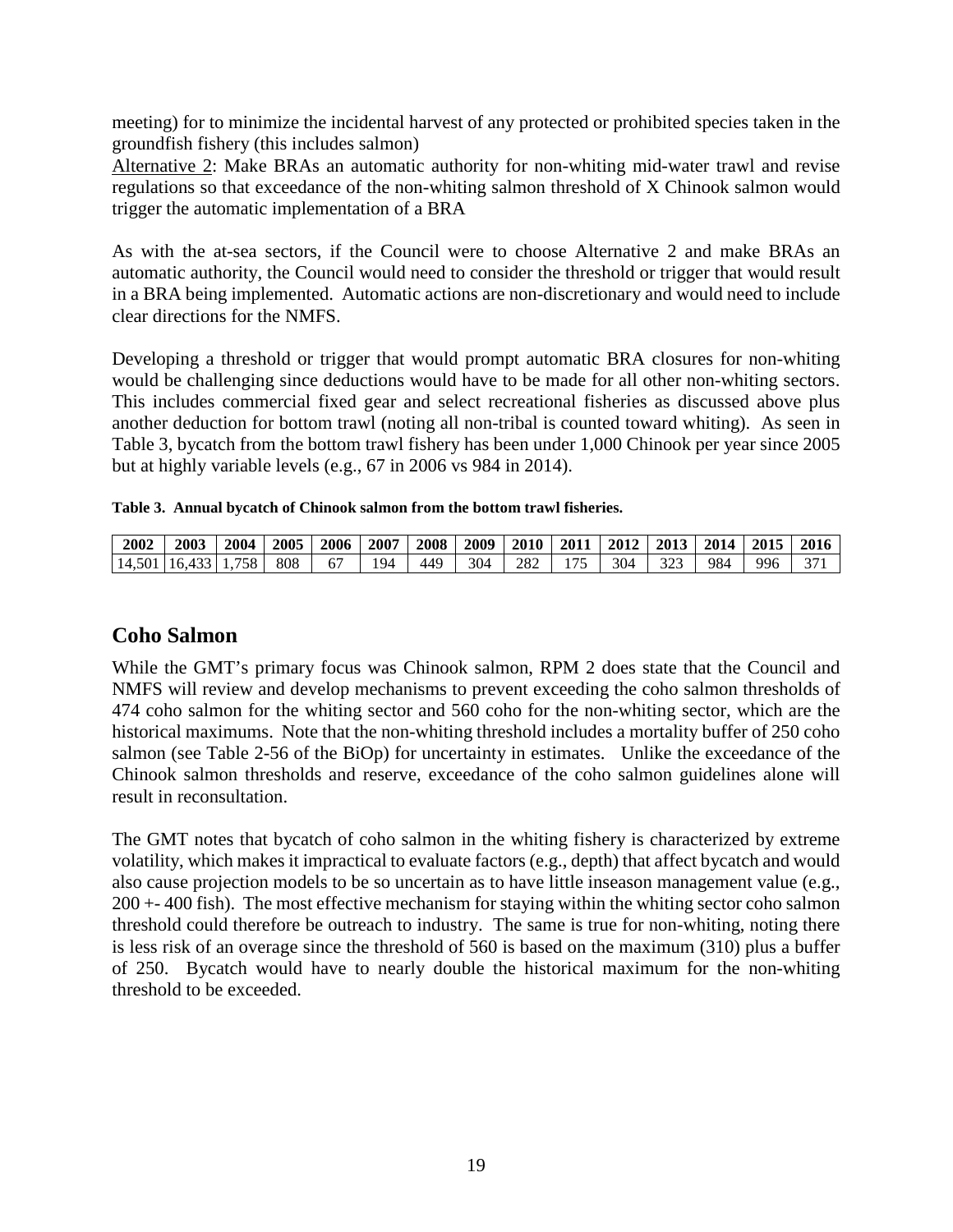| <b>Sector</b>      | 2002 | 200 | 2004 | 2005 | 2006 | 2007 | 2008 | 2009                | 2010 | 201           | 2012                     | 2013 | 2014 | 2015 | 2016    | 2017 |
|--------------------|------|-----|------|------|------|------|------|---------------------|------|---------------|--------------------------|------|------|------|---------|------|
| At-sea             | 146  |     |      | 86   | 28   | 227  | 21   | 12<br>┸ <del></del> |      |               | $\overline{\phantom{a}}$ | h    | 99   |      | ◠<br>∽  |      |
| Shorebased         | 14   |     |      | 37   | 18   | 141  | 10   | 37                  | 16   | $\cap$<br>13' | 15                       | 33   | 163  | 16   |         | 27   |
| Tribal             | 23   | 193 | 207  | 344  | ⌒    | 107  | 21   | 57                  |      | $\cap$        |                          | 91   |      |      |         |      |
| Total              | 183  | 196 | 216  | 467  | 49   | 475  | 52   | 106                 | 21   | 169           | 32                       | 130  | 262  | 20   | $\circ$ | 33   |
| % 474<br>threshold | 39%  | 41% | 46%  | 99%  | 10%  | 100% | 1%   | 22%                 | 4%   | 36%           | 7%                       | 27%  | 55%  | 4%   | 1%      | 7%   |

**Table 4. Whiting sector bycatches of coho salmon by year in relation to 474 fish threshold.**

**Table 5. Non-whiting commercial sector bycatches of coho salmon by year.**

| <b>Sector</b>                                  | 2002           | 2003           | 2004           | 2005           | 2006           | 2007           | 2008           | 2009     | 2010           | 2011           | 2012           | 2013           | 2014           | 2015           |
|------------------------------------------------|----------------|----------------|----------------|----------------|----------------|----------------|----------------|----------|----------------|----------------|----------------|----------------|----------------|----------------|
| <b>Bottom Trawl</b>                            | 24             | 32             | 66             | 5              | $\Omega$       | 13             | $\overline{0}$ | $\theta$ | 31             | 19             | 27             | 49             | 18             | 3              |
| Midwater Rockfish                              | $\Omega$       | $\overline{0}$ | $\overline{0}$ | $\overline{0}$ | $\overline{0}$ | $\overline{0}$ | $\overline{0}$ | $\theta$ | $\overline{0}$ | $\theta$       | $\overline{0}$ | $\overline{0}$ | 12             | $\overline{7}$ |
| CS - Fixed Gear                                | $\overline{0}$ | $\overline{0}$ | $\overline{0}$ | $\overline{0}$ | $\overline{0}$ | $\theta$       | $\overline{0}$ | $\theta$ | $\theta$       | $\theta$       | $\Omega$       | $\overline{0}$ | 15             | $\overline{0}$ |
| Nearshore                                      | $\overline{0}$ | $\overline{0}$ | 45             | $\overline{0}$ | $\overline{0}$ | 12             | 42             | 71       | 42             | 63             | 16             | 19             | 69             | 29             |
| Non-nearshore<br><b>Fixed Gear</b>             | $\overline{0}$ | 3              | $\overline{0}$ | 3              | $\overline{0}$ | 4              | $\overline{0}$ | $\theta$ | $\mathbf{0}$   | $\overline{0}$ | $\overline{0}$ | $\theta$       | 22             | 3              |
| WA rec.<br>bottomfish outside<br>salmon season | 0.6            | 2.1            | 22.2           | 11.7           | 10.5           | 50.8           | 1.5            | 33.1     | 17.2           | 29.6           | 26.4           | 21.5           | 22.6           | 21.0           |
| OR rec. bottomfish<br>outside salmon<br>season | 0.6            | 0.6            | 0.6            | 1.8            | 0.9            | 0.0            | 6.0            | 6.3      | 9.9            | 24.9           | 0.9            | 0.0            | 0.3            | 4.5            |
| CA rec. bottomfish<br>outside salmon<br>season |                |                |                |                |                |                |                |          |                |                | $\overline{0}$ | $\overline{0}$ | $\overline{0}$ | $\overline{0}$ |
| Total a/                                       | 25.2           | 37.7           | 133.8          | 21.5           | 11.42          | 79.83          | 49.49          | 110.41   | 100.1          | 136.53         | 70.27          | 89.54          | 158.9          | 67.54          |
| % of 560 threshold                             | 5%             | 7%             | 24%            | 4%             | 2%             | 14%            | 9%             | 20%      | 18%            | 24%            | 13%            | 16%            | 28%            | 12%            |

a/ Does not include 130 for the assumed maximum for the Oregon longleader rec. fishery that was analyzed in the BiOp (Table 2-53)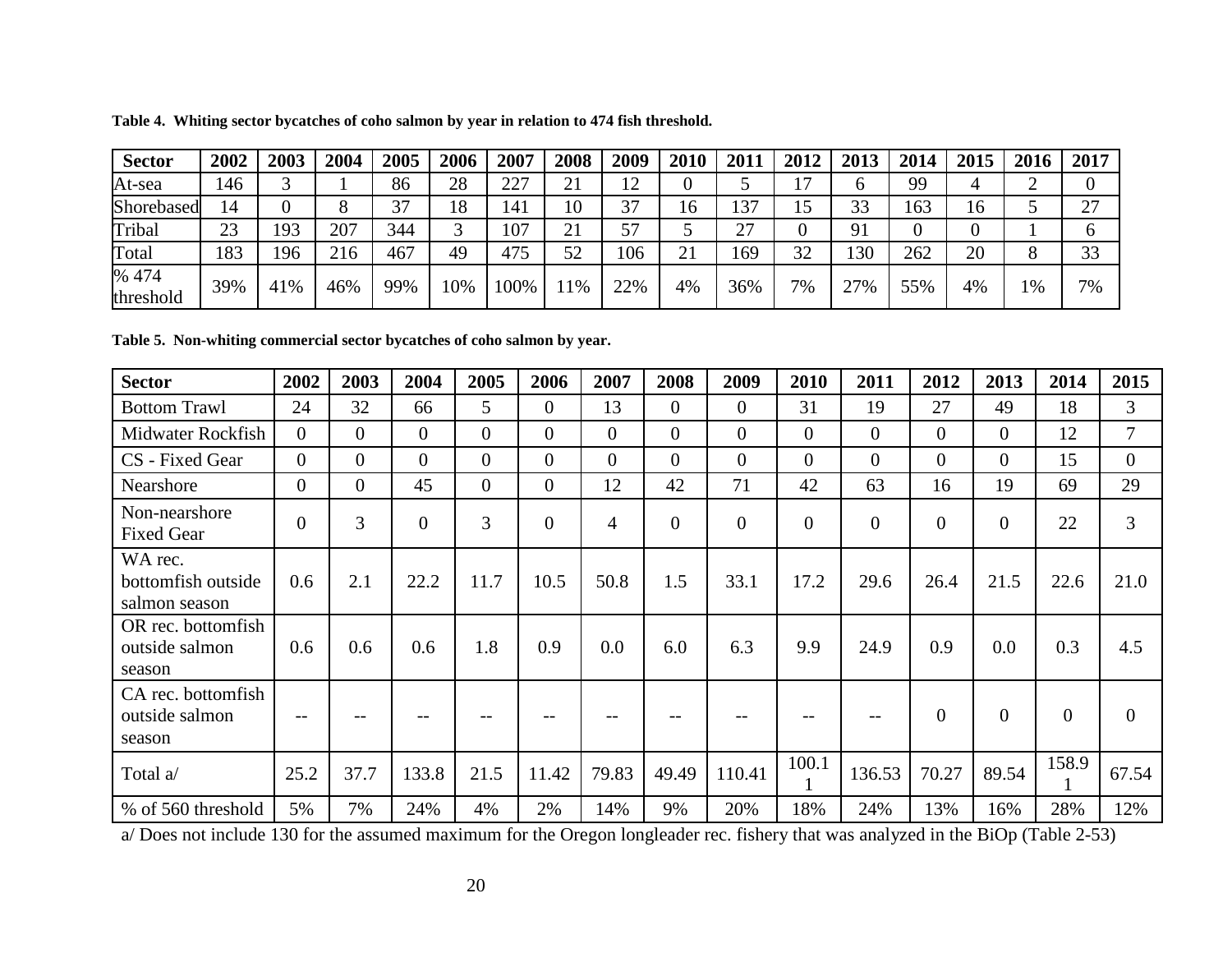# **RPM 3: The Reserve**

RPM 3 requires NMFS and the Council to "develop and implement regulations regarding the Reserve and its use, ensuring that the Reserve will be available only to address unexpected high bycatch levels, and it will not be available as a matter of course to allow the sectors to exceed their bycatch guidelines" (RPM 3, p2-185). The ITS also provided three terms and conditions required to implement this RPM:

3. a. The Council and NMFS shall develop and implement initial regulations governing the Reserve of 3,500 Chinook salmon as part of the 2019-2020 biennial specifications and management measures. These regulations will be designed to, among other things, allow for inseason action to prevent any exceedance of a sector guideline plus the full amount of the Reserve and minimize the chance that the Reserve is used in three out of any consecutive five years.

3. b. NMFS shall monitor the use of the Reserve in 2019 and will provide a report to the Council during the process of developing the biennial specifications for 2021-2022. The report will summarize the use of the Reserve and recommending, if needed, changes to the regulations governing the Reserve.

3. c. If, at any time during the fishery, it is anticipated that the coastwide bycatch will exceed the annual Chinook salmon bycatch guideline of 11,000 for the whiting sector or 5,500 for the non-whiting sector, NMFS and the Council will take action to avoid an exceedance of either guideline. If either sector exceeds its guideline plus the Reserve, fisheries for that sector will close for the remainder of the year. If a sector exceeds its guideline plus the Reserve, but the other sector has not exceeded its guideline, only the sector that has exceeded its guideline plus the Reserve will be closed. If one sector has been closed for the remainder of the year under the above scenario, and the other sector reaches its guideline, all sectors would be closed for the remainder of the year. NMFS and the Council shall develop and implement regulations governing closure of the fishery sector(s) as described here as part of the biennial harvest specifications and management measures for 2019-2020.

In order to understand the requirements of RPM 3, the GMT focused on T&Cs 3a and 3c. T&C 3a specifically requires the Council and NMFS to develop inseason management practices governing the use of the reserve. T&C 3c provides specific criteria for when a sector (whiting or non-whiting), and potentially the entire groundfish fishery, would need to close automatically upon reaching or exceeding salmon bycatch guidelines provided in the ITS. Because T&C 3c requires the consideration of actions taken to address 3a, the GMT chose to look at how both T&Cs work together and then discussed each T&C individually below.

As the BiOp states throughout, the Reserve is not meant to be used as a matter of course. It is meant to be a "safety net to minimize disruption in the fishery where actions that were already taken to reduce bycatch were insufficient" (p1-25). The GMT took this to mean that the Reserve should not be partitioned out automatically if a sector were projected to or reached a threshold, but rather some consideration should be given to whether or not (1) depending on the timing in the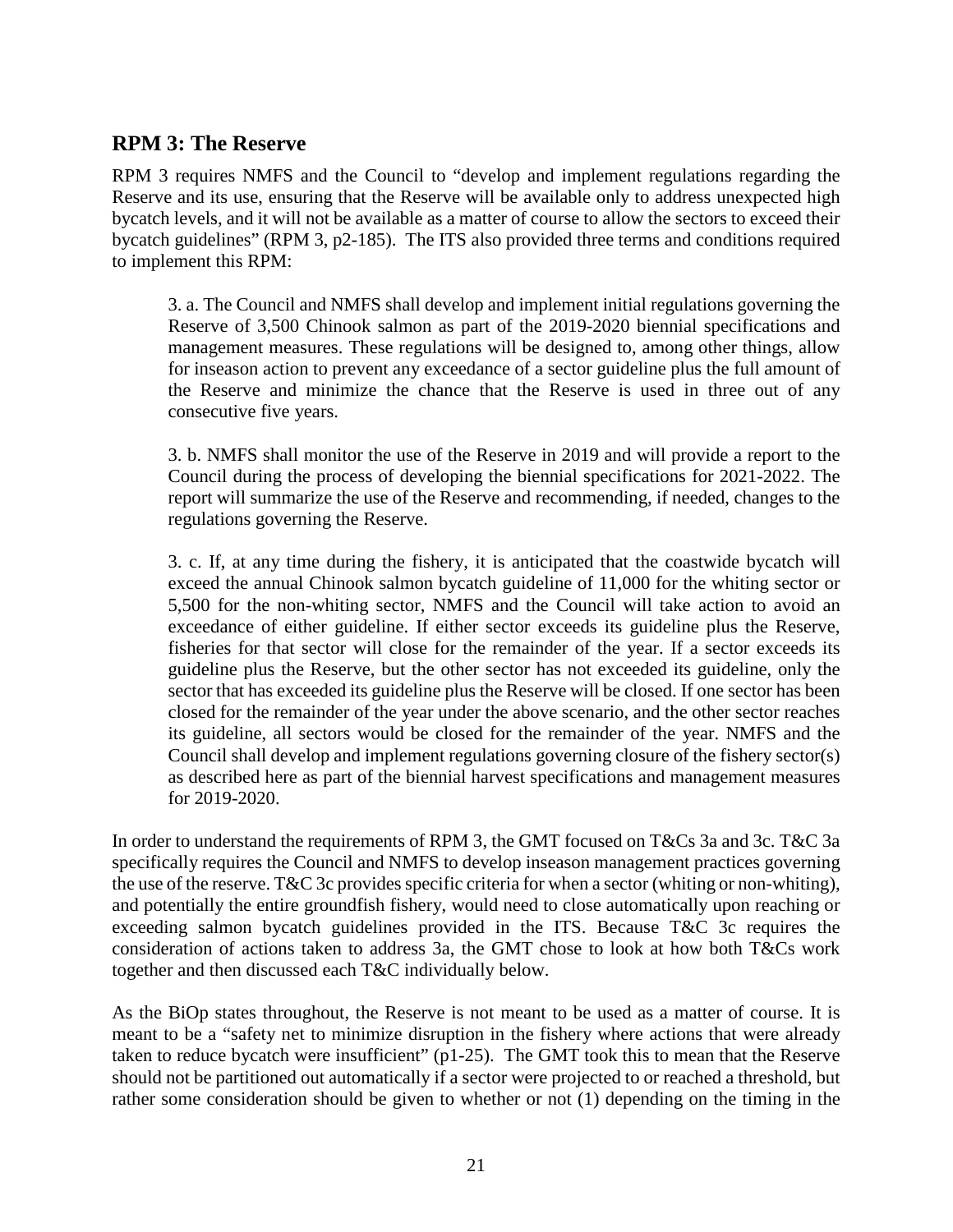season, there could be a disruption to the sector by closing the sector if they reach their guideline, and (2) there were actions previously taken to address salmon take and the degree to which these actions were sufficient to reduce the rate of salmon bycatch for that sector.

Based on that information, the Council and NMFS could decide whether or not a sector could have access to the reserve during a routine inseason agenda item at a Council meeting. Note that if a sector were to exceed a threshold between Council meetings, and there was no previous discussion or direction at the prior meeting, the sector would be allowed to continue fishing as normal unless a mitigation measure was available in regulation (e.g. BRA). [Figure 8](#page-21-0) below provides a decision map illustrating this process.



<span id="page-21-0"></span>**Figure 8. Decision map for address risks to sector salmon bycatch guidelines in the 2017 Salmon BiOp.** 

As [Figure 8](#page-21-0) shows, the only times when automatic action is required per the ITS are (1) if a sector exceeds or is projected to exceed their guideline plus the reserve, or (2) if one sector has already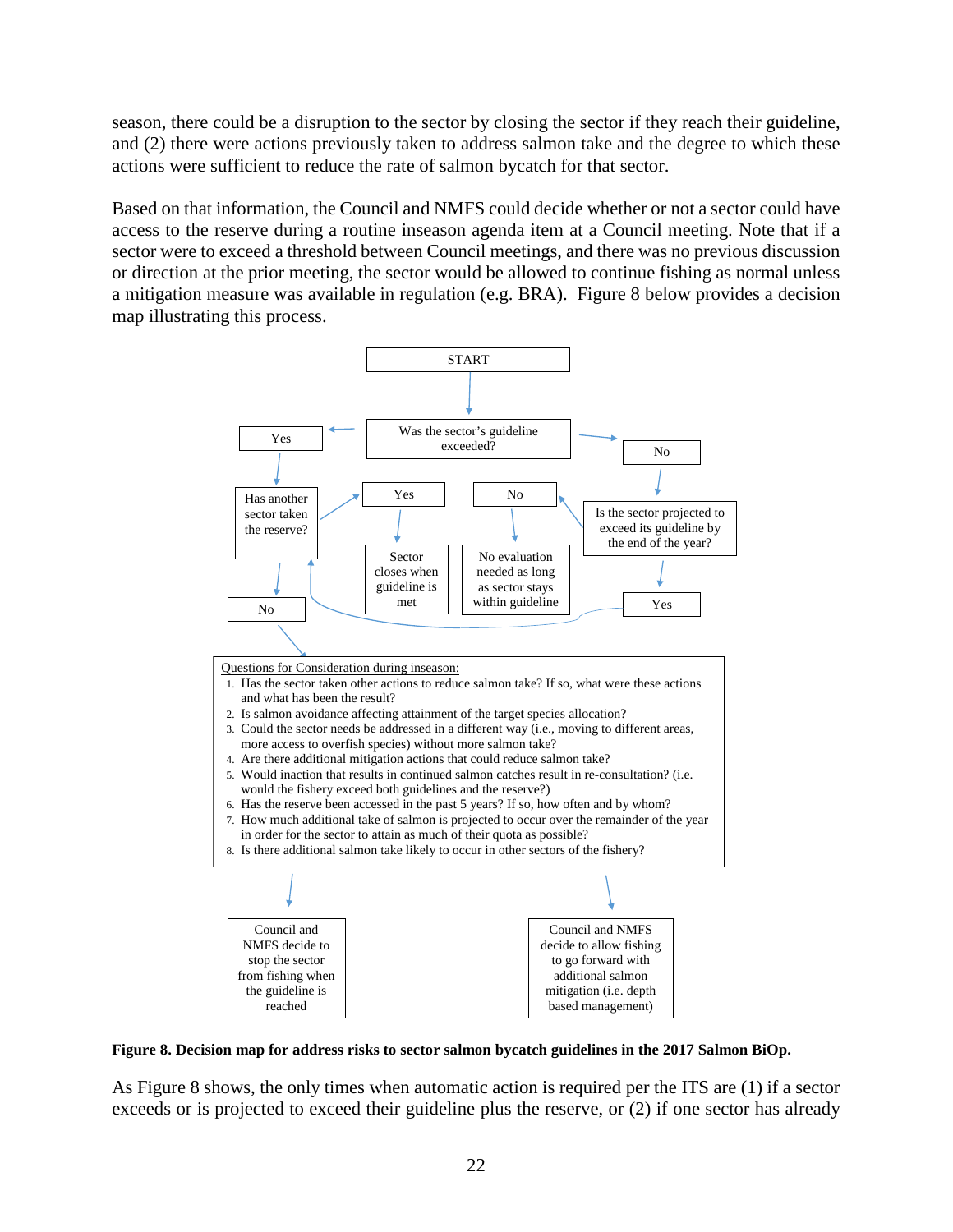taken their guideline plus the reserve and the other sector exceeds or is projected to exceed their guideline. Beyond those two instances, NMFS and the Council would have the ability at a Council meeting to discuss questions, such as those in the "questions for consideration" box, and make an informed decision based on the best available science to either allow fishing to continue or to close a sector when they exceed or are projected to exceed their guideline. As was mentioned under RPM 1, salmon take can be tracked inseason for the trawl fisheries, which are the most likely to take salmon. This inseason tracking ability may reduce the need for the automatic actions as we currently have in regulation (i.e. the OSCZ) or develop additional automatic actions. An adaptive management approach, like the one described here, allows industry and the Council to react to ongoing and projected salmon take, and then make an informed decision.

However, there is some risk with this approach. As mentioned above, there is the possibility that salmon take by one sector could exceed their guideline between Council meetings. The Council would therefore need to accept the risk of allowing a sector to access the reserve, without triggering any mitigation measures, until it was addressed at the following Council meeting. [Table 6](#page-23-0) illustrates the potential risk between Council meetings. This example focuses on the trawl fisheries (whiting, non-whiting bottom trawl, and non-whiting midwater trawl) which are the sub-sectors most likely to take salmon.

As can be seen from [Table 6,](#page-23-0) there are periods during the year (shaded in grey) that the Council would not have the ability to react inseason at a Council meeting to a sector exceeding a salmon bycatch threshold. However, it is unlikely that the Council would need to address an issue with salmon bycatch until later in the year when all sectors (whiting and non-whiting) are fishing. As shown in [Figure 1](#page-6-0) and [Figure 6,](#page-16-0) September, October, and November tend to have the highest salmon bycatch rates in the whiting and non-whiting, specifically midwater trawl, fisheries.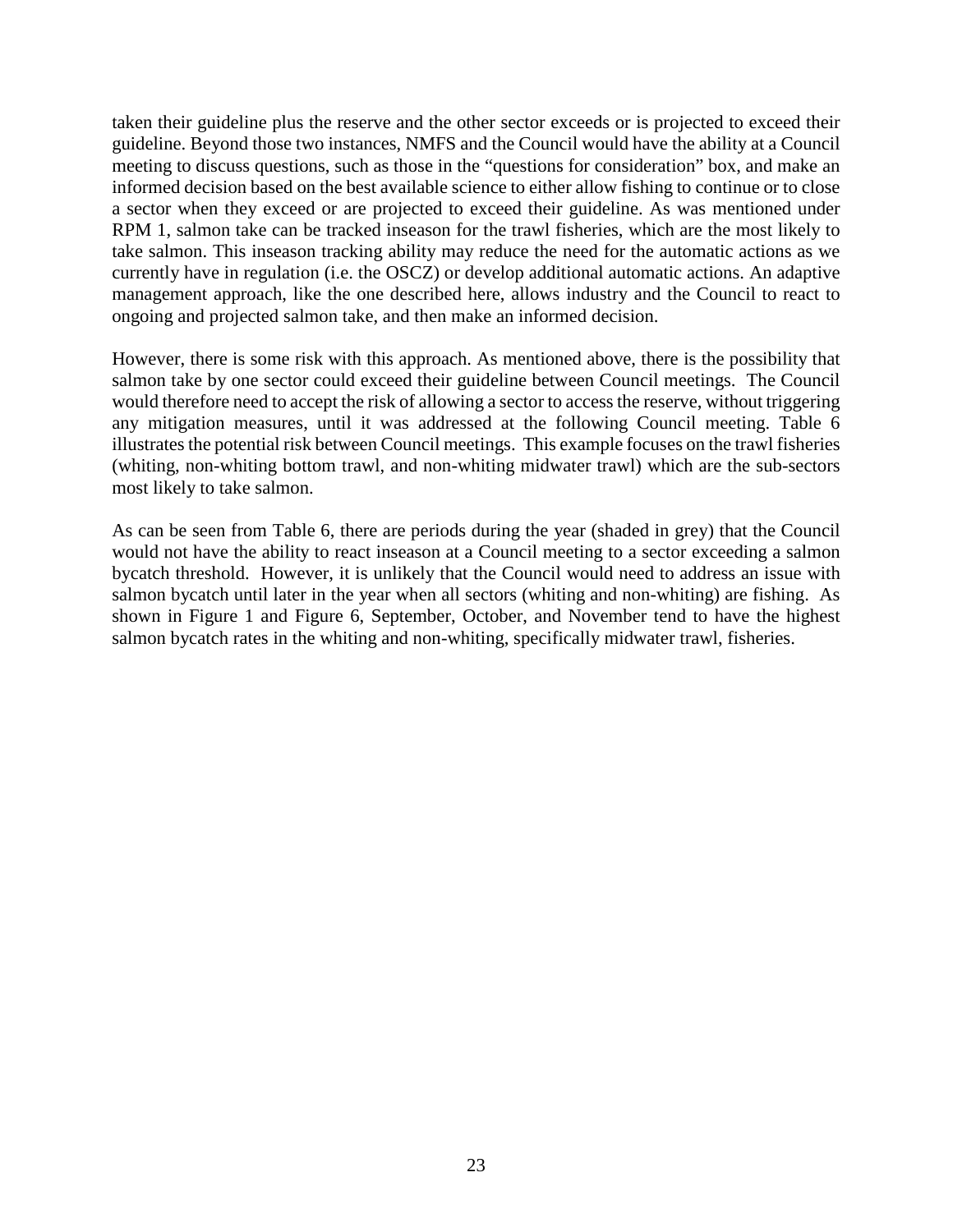<span id="page-23-1"></span>**Table 6. Illustration of where and how the Council and NMFS would be able to respond to salmon bycatch by trawl fisheries. Cells shaded in light grey show where fishing takes place and there is no opportunity for the Council to react to bycatch of salmon.[6](#page-23-1)** 

<span id="page-23-0"></span>

| <b>Time of Year</b> | <b>Whiting</b>                                                                                                                                                                                                                         | <b>Non-whiting Midwater Trawl</b>                                                                                                                                                                                                      | <b>Non-whiting Bottom Trawl</b>                                                                                                                                                                                                          |  |
|---------------------|----------------------------------------------------------------------------------------------------------------------------------------------------------------------------------------------------------------------------------------|----------------------------------------------------------------------------------------------------------------------------------------------------------------------------------------------------------------------------------------|------------------------------------------------------------------------------------------------------------------------------------------------------------------------------------------------------------------------------------------|--|
| January - March     | Not fishing                                                                                                                                                                                                                            | Not fishing                                                                                                                                                                                                                            | Fishing                                                                                                                                                                                                                                  |  |
| March CM            | Not fishing                                                                                                                                                                                                                            | Not fishing                                                                                                                                                                                                                            | Fishing; Council will have data on<br>salmon and could begin projecting<br>bycatch of salmon for the year based<br>off current bycatch rates; no inseason<br>management measures currently<br>available specifically for bottom<br>trawl |  |
| April CM            | Mid-April fishing begins in some<br>parts                                                                                                                                                                                              | Mid-April fishing begins in some<br>parts                                                                                                                                                                                              | Fishing; Council will have data on<br>salmon and could begin projecting<br>bycatch of salmon for the year based<br>off current bycatch rates; no inseason<br>management measures currently<br>available specifically for bottom<br>trawl |  |
| May                 | Mid-May all seasons and areas<br>open to fishing                                                                                                                                                                                       | Mid-May all seasons and areas<br>open to fishing                                                                                                                                                                                       | Fishing                                                                                                                                                                                                                                  |  |
| June CM             | Council will have data on salmon<br>and could begin projecting bycatch<br>of salmon for the year based off<br>current bycatch rates; potential<br>mitigation measures available<br>inseason depending on Council<br>action under RPM 2 | Council will have data on salmon<br>and could begin projecting bycatch<br>of salmon for the year based off<br>current bycatch rates; potential<br>mitigation measures available<br>inseason depending on Council<br>action under RPM 2 | Fishing; Council will have data on<br>salmon and could begin projecting<br>bycatch of salmon for the year based<br>off current bycatch rates; no inseason<br>management measures currently<br>available specifically for bottom<br>trawl |  |

 $6$  This table provides information on the normal course of fishing allowed under current regulations and does not reflect any exempted fishing which occurs under an exempted fishing permit.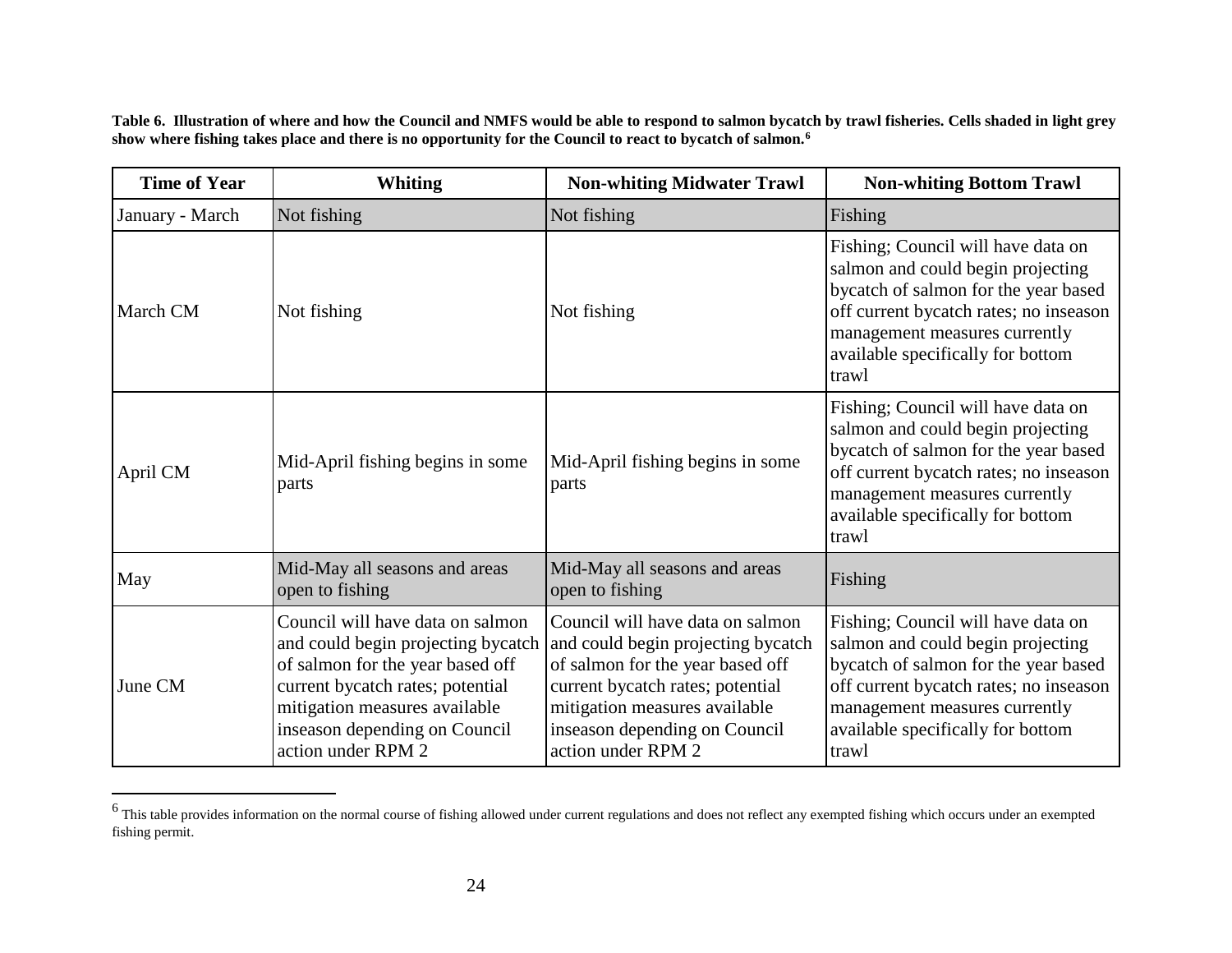| <b>Time of Year</b> | <b>Whiting</b>                                                                                                                                                                                                                         | <b>Non-whiting Midwater Trawl</b>                                                                                                                                                                                                      | <b>Non-whiting Bottom Trawl</b>                                                                                                                                                                                                          |
|---------------------|----------------------------------------------------------------------------------------------------------------------------------------------------------------------------------------------------------------------------------------|----------------------------------------------------------------------------------------------------------------------------------------------------------------------------------------------------------------------------------------|------------------------------------------------------------------------------------------------------------------------------------------------------------------------------------------------------------------------------------------|
| July - September    | Fishing; automatic action authority<br>potentially available depending on<br>Council action under RPM2 and<br>RPM3                                                                                                                     | Fishing; automatic action authority<br>potentially available depending on<br>Council action under RPM2 and<br>RPM3                                                                                                                     | Fishing                                                                                                                                                                                                                                  |
| September CM        | Council will have data on salmon<br>and could begin projecting bycatch<br>of salmon for the year based off<br>current bycatch rates; potential<br>mitigation measures available<br>inseason depending on Council<br>action under RPM 2 | Council will have data on salmon<br>and could begin projecting bycatch<br>of salmon for the year based off<br>current bycatch rates; potential<br>mitigation measures available<br>inseason depending on Council<br>action under RPM 2 | Fishing; Council will have data on<br>salmon and could begin projecting<br>bycatch of salmon for the year based<br>off current bycatch rates; no inseason<br>management measures currently<br>available specifically for bottom<br>trawl |
| October             | Fishing; automatic action authority<br>potentially available depending on<br>Council action under RPM2 and<br>RPM3                                                                                                                     | Fishing; automatic action authority<br>potentially available depending on<br>Council action under RPM2 and<br>RPM3                                                                                                                     | Fishing                                                                                                                                                                                                                                  |
| November CM         | Council will have data on salmon<br>and could begin projecting bycatch<br>of salmon for the year based off<br>current bycatch rates; potential<br>mitigation measures available<br>inseason depending on Council<br>action under RPM 2 | Council will have data on salmon<br>and could begin projecting bycatch<br>of salmon for the year based off<br>current bycatch rates; potential<br>mitigation measures available<br>inseason depending on Council<br>action under RPM 2 | Fishing; Council will have data on<br>salmon and could begin projecting<br>bycatch of salmon for the year based<br>off current bycatch rates; no inseason<br>management measures currently<br>available specifically for bottom<br>trawl |
| December            | Fishing; automatic action authority<br>potentially available depending on<br>Council action under RPM2 and<br>RPM3                                                                                                                     | Fishing; automatic action authority<br>potentially available depending on<br>Council action under RPM2 and<br>RPM3                                                                                                                     | Fishing                                                                                                                                                                                                                                  |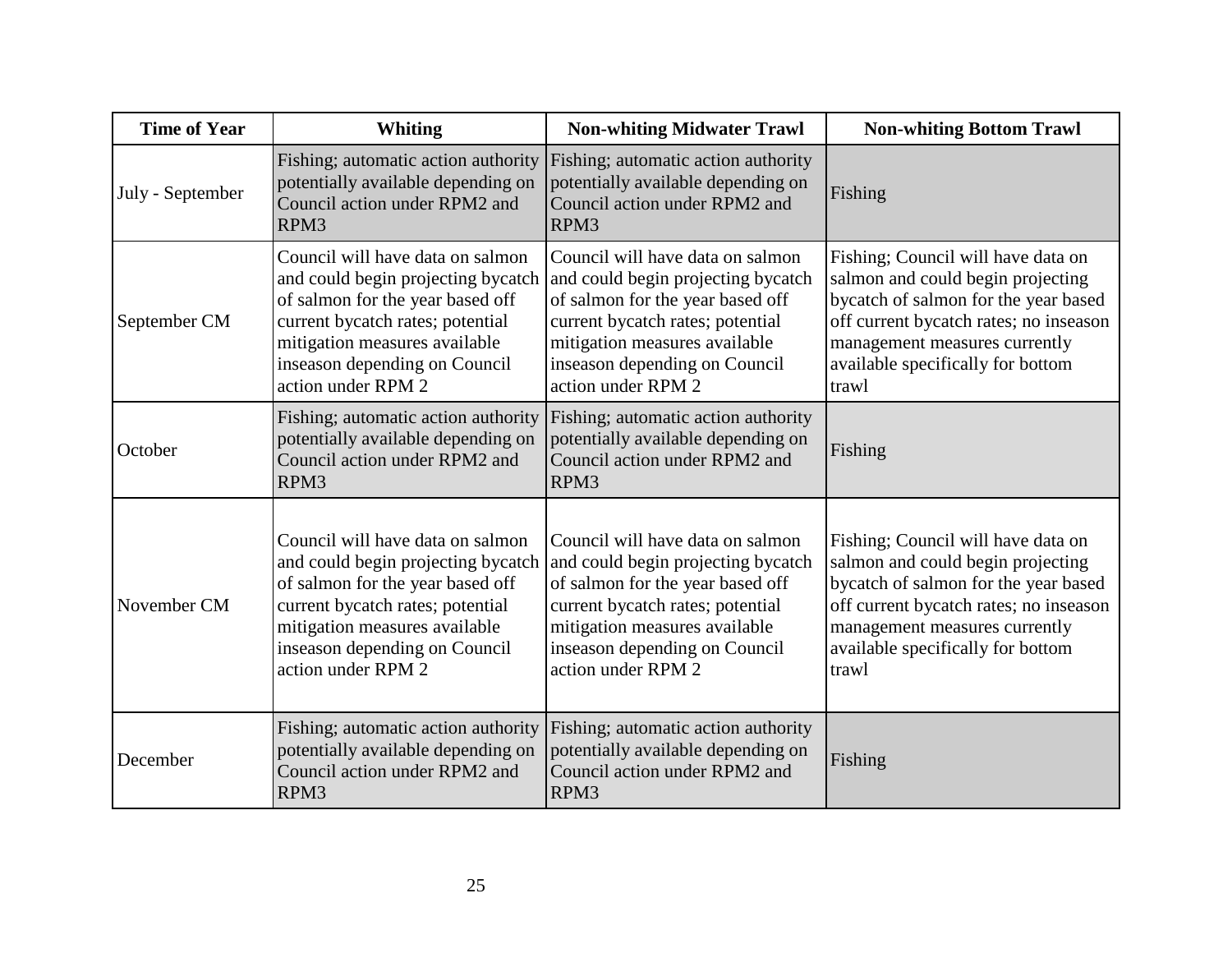T&C 3a requires the Council and NMFS develop initial regulations governing the Reserve, which allow for inseason action to prevent any exceedance of a sector guideline plus the Reserve. The GMT has provided an ROA for Council consideration within this report to mitigate salmon bycatch, and will comment on the selection of a PPA in April. As more mitigation measures are developed under RPM 2 and other Council actions (i.e. EFH/RCA), the "toolbox" of mitigation measures will grow.

T&C 3c requires the development of regulations, through the 2019-2020 biennial harvest specifications and management measures, for an automatic authority which closes a sector (whiting or non-whiting) when that sector exceeds its guideline plus the reserve, or when one sector has been closed under the prior scenario and the other sector reaches its guideline. Then, all sectors would be closed for the remainder of the year. With those authorities in place beginning in 2019, the Council could be sure there is a safety net to close the sectors during the times highlighted in light grey in [Table 6,](#page-23-0) if the sector met the conditions of the automatic authority. Alternatives to implement the automatic authority were developed and are listed below for the Council's consideration.

## **Alternatives**

*Issue 5: Automatic authorities for salmon bycatch thresholds and the Reserve*

No Action: No automatic authorities around the salmon thresholds will be implemented in regulation

Alternative 1: Include two automatic authorities in regulations that would

- (1) close either sector (whiting or non-whiting) upon that sector having exceeded or being projected to exceed its salmon bycatch threshold and the reserve amount of 3,500, and
- (2) close a sector (whiting or non-whiting) when one sector has been closed after exceeding or being projected to exceed its salmon bycatch threshold and the reserve amount of 3,500, and the second sector exceeds or is projected to exceed its salmon bycatch threshold.

PFMC 02/12/18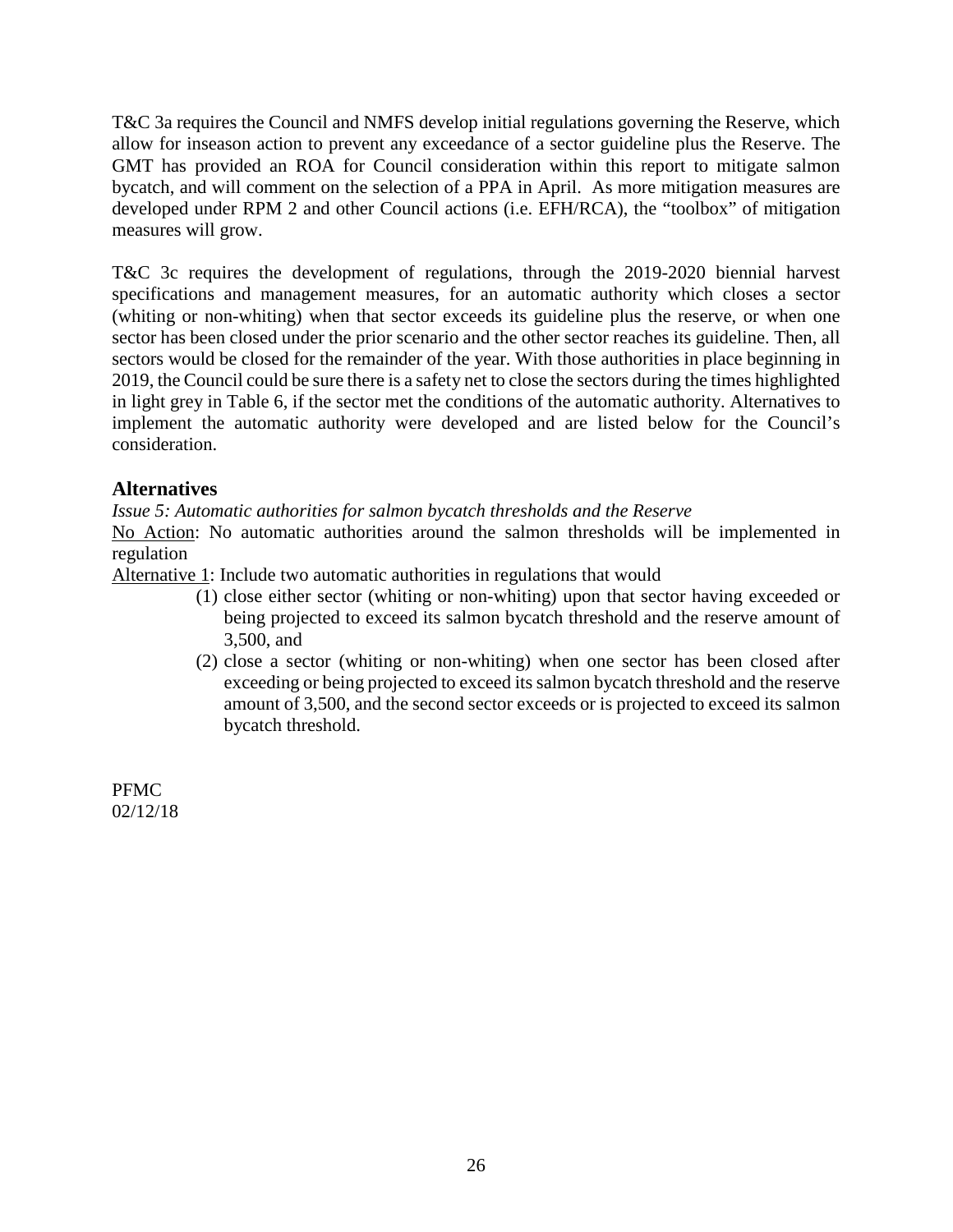# Appendix A: Data summaries of salmon bycatch and effort

| Depth Bin<br>(fm) | <b>May</b> | June | <b>July</b>    | Aug. | Sept. | Oct.  | Nov.  | Dec.     | % of Total<br><b>Chinook</b> |
|-------------------|------------|------|----------------|------|-------|-------|-------|----------|------------------------------|
| $0 - 75$          |            | 409  |                |      | 117   | 0     |       | $\theta$ | 1.9%                         |
| 76-100            | 4          | 28   |                |      | 163   | 0     |       | $\Omega$ | 0.7%                         |
| 101-150           | 106        | 56   |                | 6    | 1,054 | 917   | 767   | $\Omega$ | 10.7%                        |
| 151-200           | 228        | 229  | 2              | 27   | 885   | 4,803 | 2,117 | 172      | 31%                          |
| >200              | .366       | 279  | $\overline{2}$ | 25   | 1,928 | 5,418 | 4,767 | 1,401    | 55.7%                        |

**Table A- 1. Total At-Sea Chinook Catch (#s of fish) by month and depth, 2011-2017.**

\*Some cells are merged to maintain confidentiality

\*No tribal data included

\*Records without bottom depth filtered out

|  |  |  |  | Table A-2. At-Sea Bycatch Rate of Chinook (#/mt of whiting) by month and depth, 2011-2017. |
|--|--|--|--|--------------------------------------------------------------------------------------------|
|--|--|--|--|--------------------------------------------------------------------------------------------|

| <b>Depth Bin</b><br>(fm) | <b>May</b> | June  | <b>July</b> | Aug.  | Sept. | Oct.  | Nov.  | Dec.  |
|--------------------------|------------|-------|-------------|-------|-------|-------|-------|-------|
| $0 - 75$                 |            | 0.112 |             | N/A   | 1.122 | N/A   | N/A   | N/A   |
| 76-100                   | 0.009      | 0.006 |             | 0.004 | 0.629 | N/A   | N/A   | N/A   |
| 101-150                  | 0.012      | 0.006 | 0.001       | 0.007 | 0.107 | 0.097 | 0.659 | N/A   |
| 151-200                  | 0.007      | 0.009 | 0.006       | 0.005 | 0.02  | 0.076 | 0.166 | 0.16  |
| >200                     | 0.006      | 0.003 | 0           | 0.002 | 0.014 | 0.029 | 0.053 | 0.109 |

\*N/A means no effort occurred (see below)

\*Some cells are merged to maintain confidentiality

\*No tribal data included

\*Records without bottom depth filtered out

**Table A- 3. Number of Hauls in At-Sea Sector by month and depth, 2011-2017.**

| <b>Depth Bin</b><br>(fm) | May   | June | July | Aug. | Sept.          | Oct.             | Nov.  | Dec.     | % of Hauls |
|--------------------------|-------|------|------|------|----------------|------------------|-------|----------|------------|
| $0 - 75$                 |       | 103  |      |      | $\overline{4}$ | 0                | 0     | 0        | 0.5%       |
| 76-100                   | 9     | 91   | 27   |      | 6              | $\boldsymbol{0}$ | 0     | 0        | 0.7%       |
| 101-150                  | 185   | 205  | 44   | 25   | 198            | 202              | 24    | $\theta$ | 4.5%       |
| 151-200                  | 690   | 530  | 14   | 113  | 770            | .214             | 251   | 18       | 18.2%      |
| >200                     | 4,237 | .704 | 182  | 361  | 2,422          | 3,911            | 2,000 | 289      | 76.2%      |

\*Some cells are merged to maintain confidentiality

\*No tribal data included

\*Records without bottom depth filtered out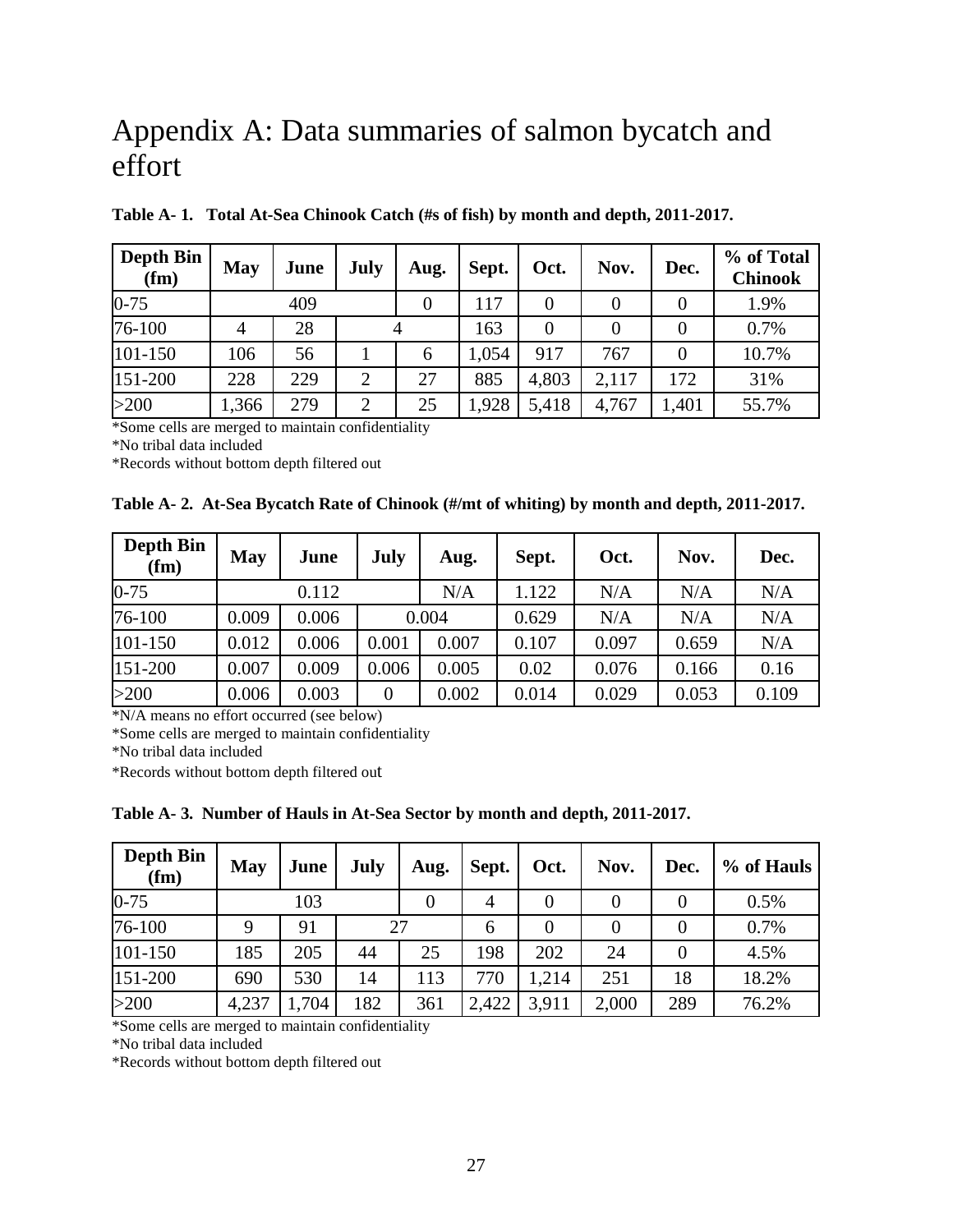| <b>Area Bin</b>                            | May |     | June   July   Aug. |    | Sept. | Oct.         | Nov.  | Dec. | $%$ of<br><b>Chinook</b> |
|--------------------------------------------|-----|-----|--------------------|----|-------|--------------|-------|------|--------------------------|
| N of Cape Falcon                           | 926 | 182 |                    | 18 | 267   | 26           | 296   | 347  | 7.6%                     |
| Cape Falcon to<br>Cape Blanco              | 438 | 498 | 35                 | 29 | 3,678 | 10,398 5,436 |       | 280  | 76.2%                    |
| Cape Blanco to $40^{\circ}$<br>10' N. lat. | 343 | 291 | $\mathcal{D}$      | 11 | 202   | 714          | 1,919 | 946  | 16.2%                    |

**Table A- 4. Number of Chinook in At-Sea Sector by month and area, 2011-2017.**

**Table A- 5. Bycatch Rate in At-Sea Sector by month and area, 2011-2017.**

| <b>Area Bin</b>                            | May   | June  | <b>July</b>    | Aug.  | Sept. | Oct.  | Nov.  | Dec.  |
|--------------------------------------------|-------|-------|----------------|-------|-------|-------|-------|-------|
| N of Cape Falcon                           | 0.008 | 0.004 |                | 0.002 | 0.011 | 0.005 | 0.016 | 0.077 |
| Cape Falcon to<br>Cape Blanco              | 0.007 | 0.009 | 0.008          | 0.003 | 0.024 | 0.048 | 0.097 | 0.048 |
| Cape Blanco to $40^{\circ}$<br>10' N. lat. | 0.004 | 0.012 | $\overline{0}$ | 0.007 | 0.02  | 0.02  | 0.065 | 0.264 |

**Table A- 6. Number of Hauls in At-Sea Sector by month and area, 2011-2017.**

| <b>Area Bin</b>                            | <b>May</b> | <b>June</b> | July |     | Aug.   Sept. | Oct.  | Nov.  | Dec. | $%$ of<br><b>Hauls</b> |
|--------------------------------------------|------------|-------------|------|-----|--------------|-------|-------|------|------------------------|
| N of Cape Falcon                           | 2,576      | 1,025       | 24   | 213 | 554          | 152   | 408   | 86   | 25.4%                  |
| Cape Falcon to<br>Cape Blanco              | 1,175      | 1,105       | 143  | 241 | 2,653        | 4,460 | 1,209 | 136  | 56.1%                  |
| Cape Blanco to $40^{\circ}$<br>10' N. lat. | 1,372      | 479         | 109  | 58  | 193          | 715   | 658   | 85   | 18.5%                  |

**Table A- 7. Total Shoreside Whiting Chinook Catch (#s of fish) by month and depth, 2011-2016.**

| Depth bin<br>(fm) | <b>May</b>   | June           | <b>July</b> | Aug.  | Sept. | Oct.  | Nov. | Dec.         | $\frac{6}{9}$<br><b>Chinook</b> |
|-------------------|--------------|----------------|-------------|-------|-------|-------|------|--------------|---------------------------------|
| $0 - 75$          | $\mathbf{C}$ | 302            | 1,145       | 1,885 | 566   | 41    |      |              | 24.0%                           |
| 76-100            | 3            | 89             | 329         | 287   | 603   | 664   | 159  |              | 13.0%                           |
| 101-150           | 10           | 168            | 250         | 407   | 1,222 | 2,071 | 939  | $\mathbf{C}$ | 30.9%                           |
| 151-200           | 30           | 36             | 251         | 217   | 842   | 2,171 | 826  | 103          | 27.3%                           |
| $>200$            | 10           | $\overline{4}$ | 21          | 38    | 64    | 240   | 389  | $\mathbf{C}$ | 4.7%                            |

 $\overline{c}$  = data confidential due to less than 3 different vessels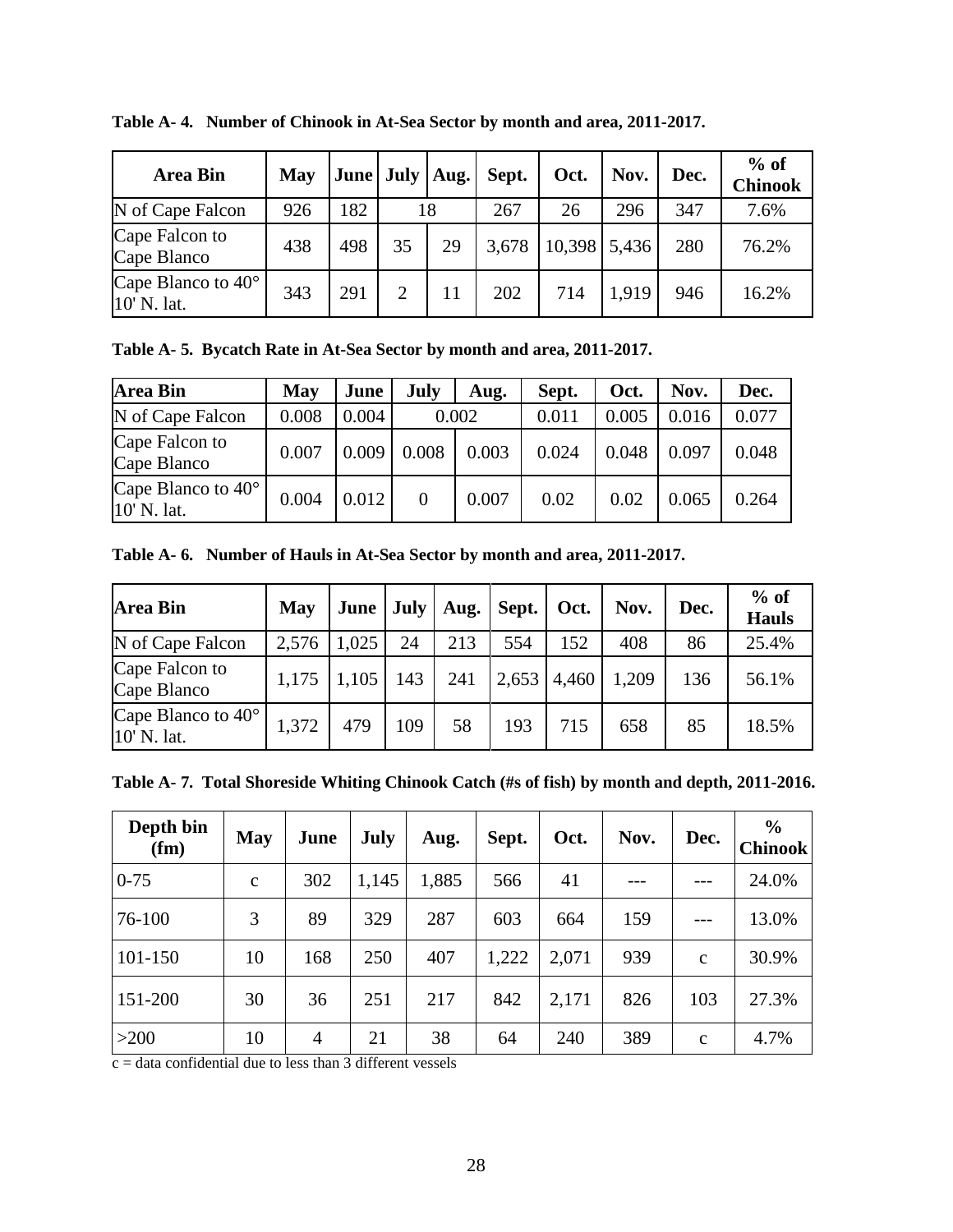| Depth bin<br>(fm) | <b>May</b>   | June   | July   | Aug.   | Sept.  | Oct.   | Nov.  | Dec.         | % Hake |
|-------------------|--------------|--------|--------|--------|--------|--------|-------|--------------|--------|
| $0 - 75$          | $\mathbf{C}$ | 11,489 | 22,841 | 27,472 | 11,000 | 1,166  |       |              | 14.9%  |
| 76-100            | 366          | 11,570 | 26,578 | 38,484 | 28,234 | 16,426 | 1,438 |              | 24.8%  |
| $101 - 150$       | 3,179        | 24,409 | 34,138 | 36,755 | 30,546 | 31,454 | 7,346 | $\mathbf{C}$ | 33.9%  |
| $151 - 200$       | 953          | 7,947  | 19,372 | 20,972 | 19,515 | 13,481 | 6,174 | 389          | 17.9%  |
| $>200$            | 592          | 1,145  | 10,757 | 13,055 | 5,120  | 7,606  | 3,669 | $\mathbf{c}$ | 8.5%   |

**Table A- 8. Total Shoreside Whiting Catch of Whiting by month and depth, 2011-2016.**

 $c =$  data confidential due to less than 3 different vessels

**Table A- 9. Shoreside Bycatch Rate of Chinook (#/mt of whiting) by month and depth, 2011- 2016. Grand mean is the properly weighted average bycatch rate for that depth bin (sum of total chinook / sum of total whiting).**

| Depth bin<br>(fm) | <b>May</b>  | June  | July  | Aug.  | Sept. | Oct.  | Nov.  | Dec.         | Grand<br>mean |
|-------------------|-------------|-------|-------|-------|-------|-------|-------|--------------|---------------|
| $0 - 75$          | $\mathbf c$ | 0.026 | 0.050 | 0.069 | 0.051 | 0.035 |       |              | 0.053         |
| 76-100            | 0.009       | 0.008 | 0.012 | 0.007 | 0.021 | 0.040 | 0.111 |              | 0.017         |
| 101-150           | 0.003       | 0.007 | 0.007 | 0.011 | 0.040 | 0.066 | 0.128 | $\mathbf{C}$ | 0.030         |
| $151 - 200$       | 0.031       | 0.005 | 0.013 | 0.010 | 0.043 | 0.161 | 0.134 | 0.263        | 0.050         |
| >200              | 0.017       | 0.003 | 0.002 | 0.003 | 0.012 | 0.032 | 0.106 | $\mathbf c$  | 0.018         |

 $\overline{c}$  = data confidential due to less than 3 different vessels